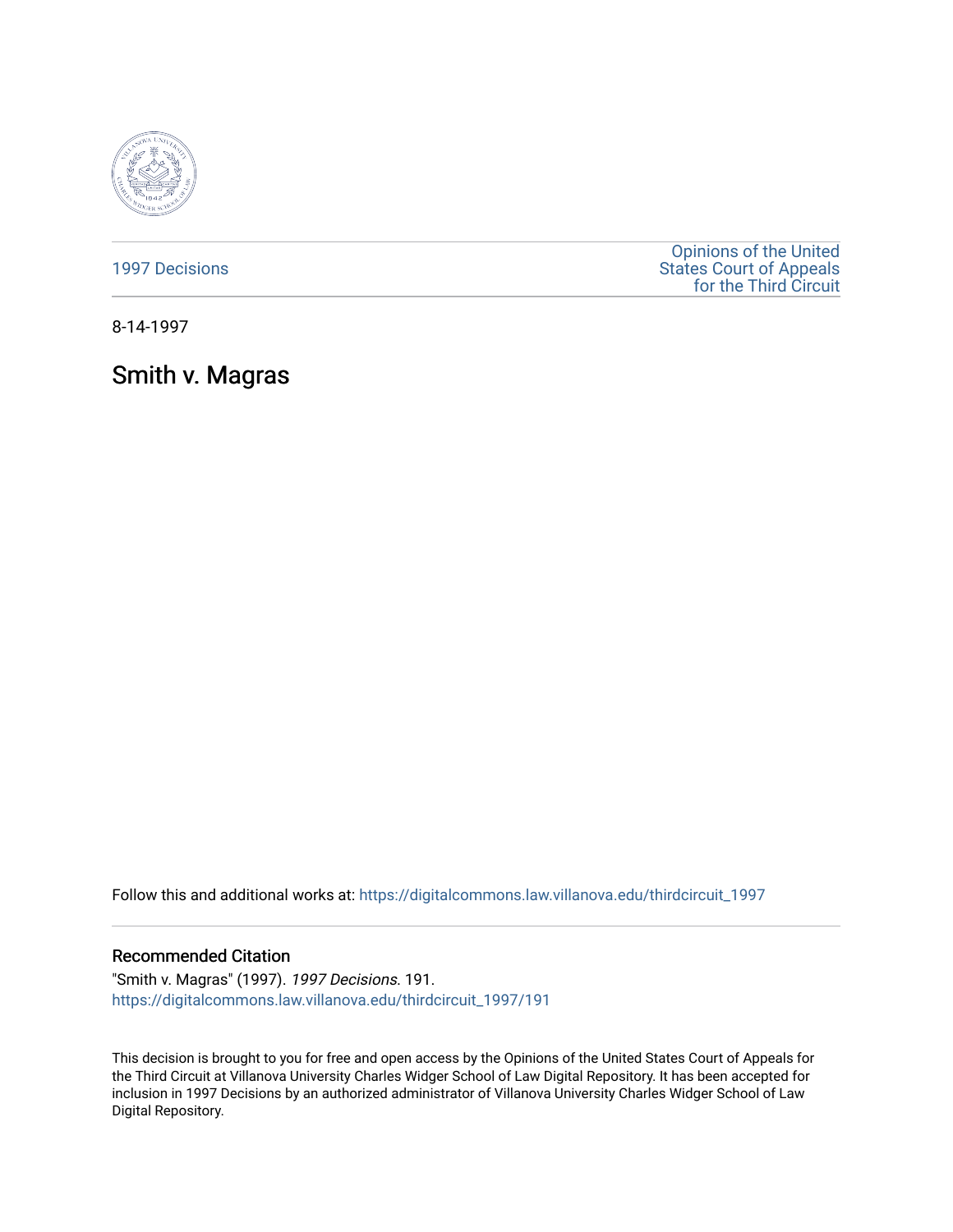```
iled August 14, 1997 
UNITED STATES COURT OF APPEALS 
FOR THE THIRD CIRCUIT 
NO. 96-7660 
ALAN D. SMITH; KATHLEEN MACKAY; 
ADAM G. CHRISTIAN; BARBARA WEATHERLY; 
APPELLEES
DE VOS & CO.; VIRGIN ISLANDS BAR ASSOCIATION
v. 
CLEMENT MAGRAS, INDIVIDUALLY AND IN HIS 
CAPACITY AS COMM. OF DEPT. OF LICENSING AND 
CONSUMER AFFAIRS 
CLEMENT MAGRAS & *GOVERNMENT OF THE
VIRGIN ISLANDS
APPELLANTS
*(pursuant to Rule 12(a) F.R.A.P.) 
On Appeal From the United States District Court 
of the Virgin Islands 
Division of St. Thomas 
(D.C. Civ. No. 94-cv-00012) 
Argued: April 8, 1997 
Before: BECKER, ROTH and WEIS, 
Circuit Judges. 
(Filed August 14, 1997)
```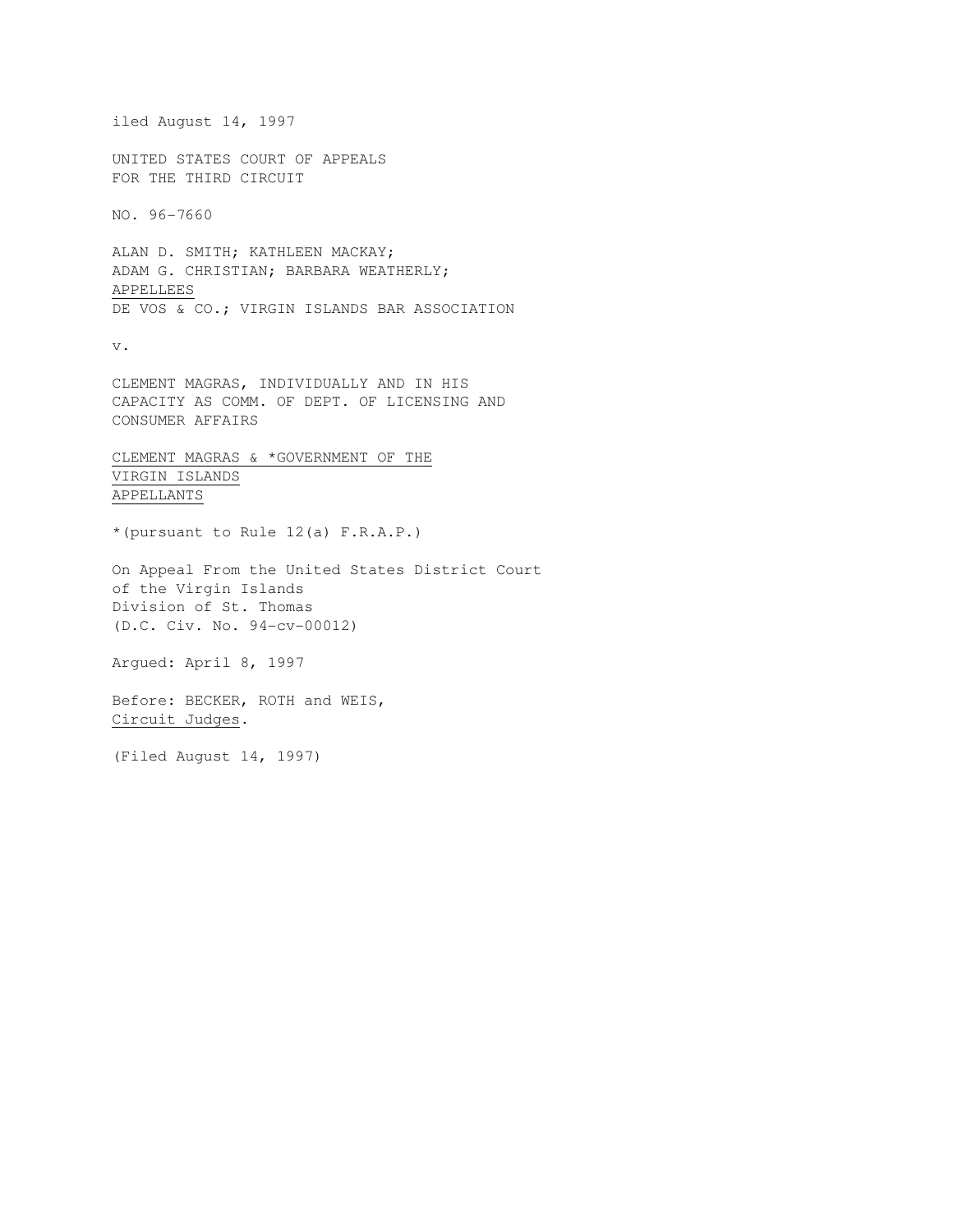JULIO A. BRADY, ESQUIRE Attorney General

PAUL L. GIMENEZ, ESQUIRE Solicitor General

FREDERICK HANDLEMAN, ESQUIRE (ARGUED) Assistant Attorney General Virgin Islands Department of Justice 48B-50C Kronprindsens Gade GERS Building, Second Floor St. Thomas, U.S. Virgin Islands 00802

Attorneys for Appellants

DENISE FRANCOIS, ESQUIRE (ARGUED) ADAM G. CHRISTIAN, ESOUIRE Hodge and Francois 1340 Taarneberg Charlotte Amalie, St. Thomas U.S. Virgin Islands 00802

Attorneys for Appellees

### **OPINION OF THE COURT**

BECKER, Circuit Judge.

The Virgin Islands legislature has enacted a business licensing scheme pursuant to which every person "wishing to engage in any business, occupation, profession or trade" listed in the statute is required to obtain a license and pay an annual license fee. V.I. Code. Ann. tit. 27, § 301(a) (1997). One of the listings is "Attorney," for which the annual fee is \$500. See id. \$ 302. The question presented in this appeal is whether the license fee must be paid by attorneys whose sole practice (and income) is as law firm employees. The obligation of law firm partners and of sole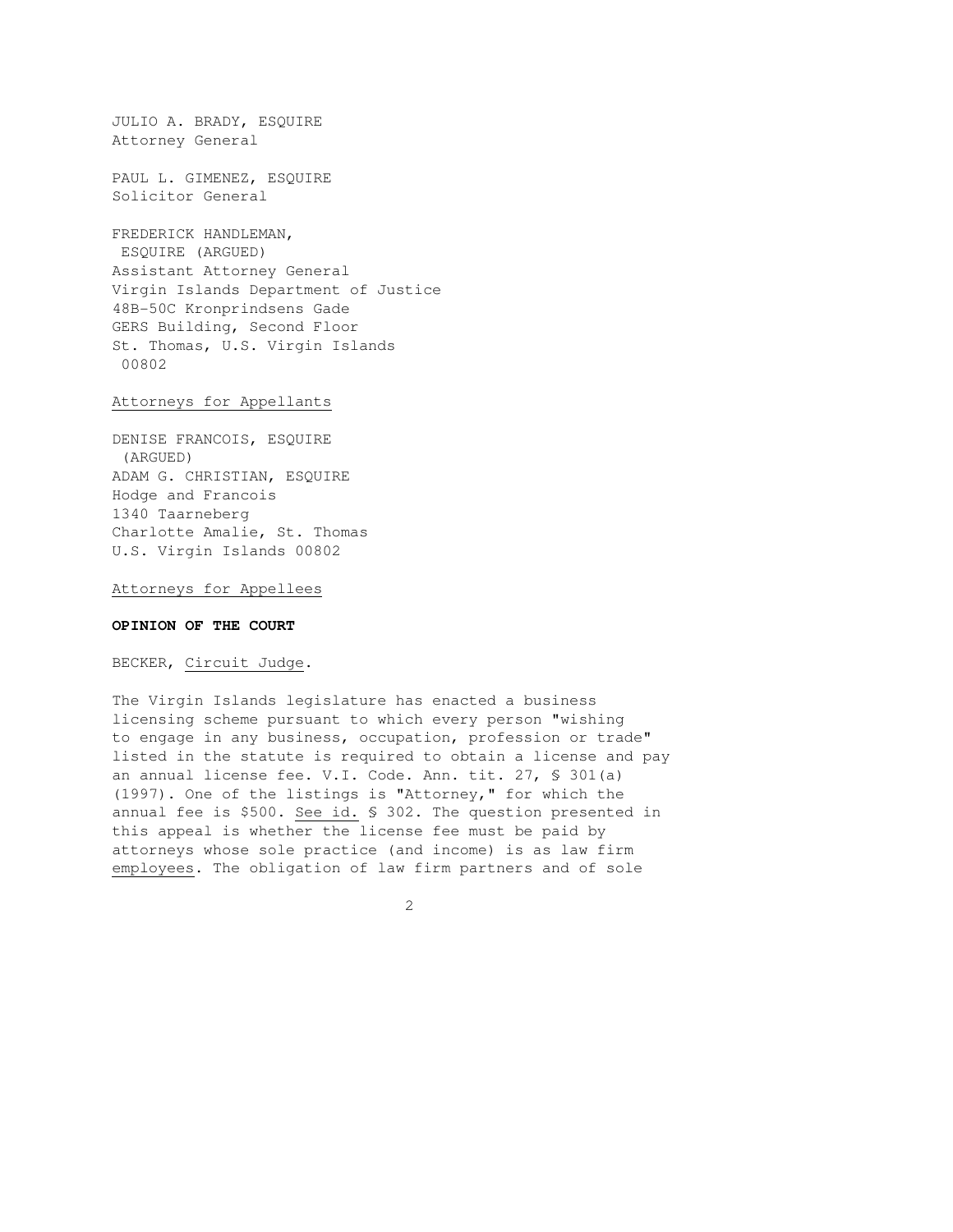practitioners to obtain a license and pay the fee is unquestioned.

The plaintiffs are four attorneys who are members of the Virgin Islands Bar, a law firm, and the Virgin Islands Bar Association (collectively, "the plaintiffs"). In September 1992, defendant Clement Magras, Commissioner of the Virgin Islands Department of Licensing and Consumer Affairs ("Commissioner"), informed the plaintiffs that they were required to obtain a business license from his department in order to practice law in the Virgin Islands. After some correspondence which failed to resolve the matter, the plaintiffs brought suit in the Territorial Court of the Virgin Islands. That court issued an injunction against collection of the fees; the Appellate Division of the District Court of the Virgin Islands affirmed. The Territorial and District Courts concluded that, under the statutory scheme, the obligation to obtain a license runs only to the partners of the firm for which the non-owner attorneys work. The appellate panel grounded this interpretation on its reading of the statutory language; on the Commissioner's historical interpretation of the statute, to which it apparently gave some deference; and on its belief that application of the licensing provisions to non-owner attorneys might, in view of the sanctions available to the Commissioner for non-payment of the license fees, somehow trench upon the power of the courts to regulate the practice of law.

Finding the statutory language quite clear and susceptible to no interpretation other than that all attorneys, whether or not employed by others, are subject to the license requirement and fee, we reverse. We therefore need not reach the administrative interpretation issue. We also summarily reject the plaintiffs' argument that the application of the licensing scheme to all attorneys would violate the Equal Protection Clause. Further, given the concession by the Commissioner that he would not employ his power under the licensing scheme to interfere with the judiciary's role in regulating the professional conduct and competence of attorneys, and given the absence of any pending or threatened action that might involve such interference, we have little difficulty with the contention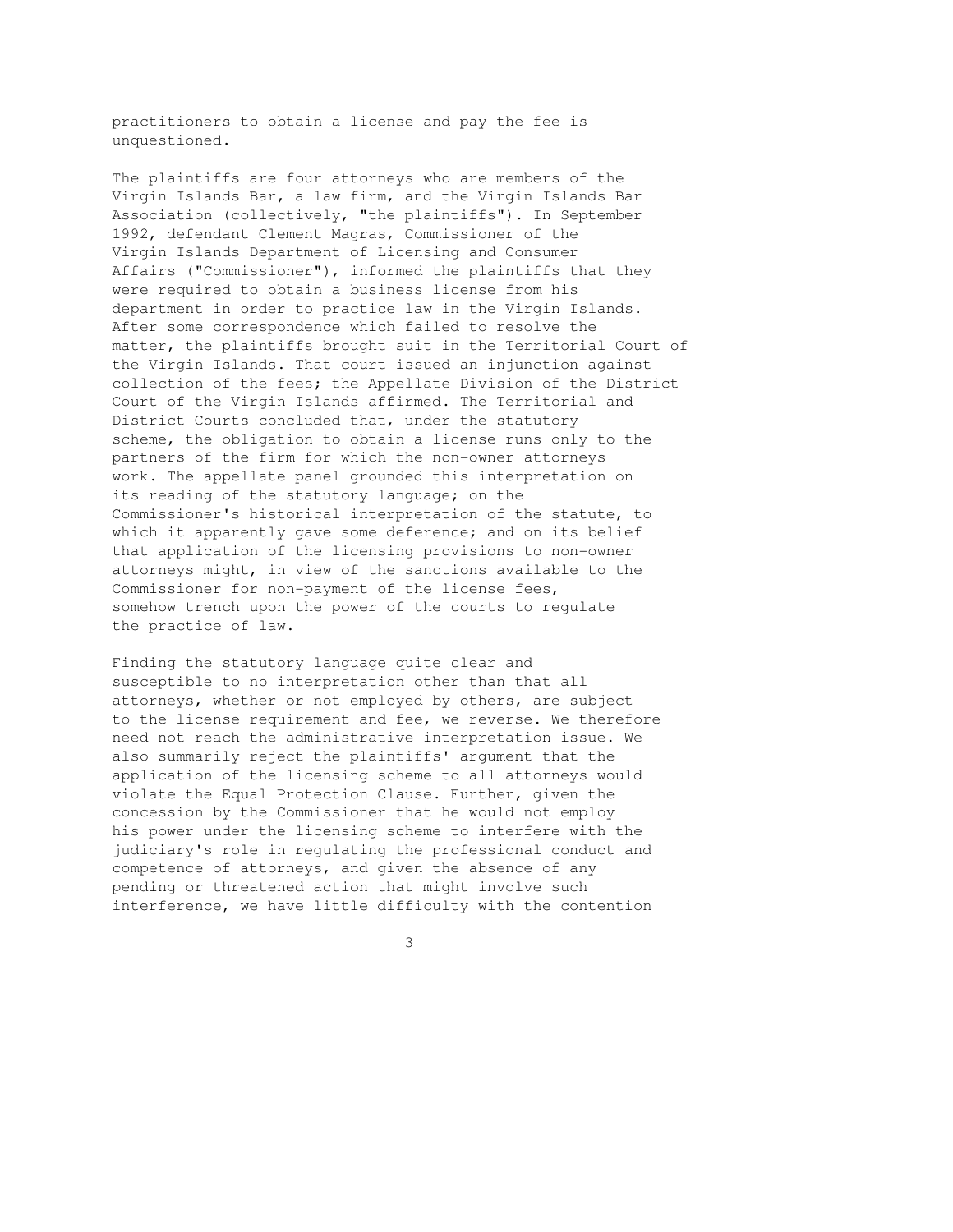that the licensing scheme infringes the power of the courts to regulate the bar. In the course of discussing the power of the courts to regulate the bar, we hold, for the first time, that the principle of separation of powers applies to the coordinate branches of the Virgin Islands government.

#### I. THE LICENSING STATUTE

Consideration of the contentions of the parties requires that we set forth the relevant text of §§ 301 and 302. It is as follows:

§ 301. Licenses required; application forms; qualifications and limitations

 (a) Every person or association wishing to engage in any business, occupation, profession, or trade listed in section 302 of this chapter, as a condition precedent to engaging in any such business, occupation, profession, or trade, shall apply in writing to and obtain from the Commissioner of Licensing and Consumer Affairs (referred to as the "Commissioner" in the remainder of this chapter) a license to engage in or to conduct such business, occupation, profession or trade.

 (b) Applications for licenses under this chapter shall be made on forms prescribed and furnished by the Commissioner. As part of or in connection with any application the applicant shall furnish information concerning his identify, personal history, experience, business record, purposes, record of any conviction of any offense which is a felony or crime involving moral turpitude in the jurisdiction where the offense occurred, and any other pertinent facts that the Commissioner may reasonably require.

 In the case of corporations or partnerships the preceding requirements shall be applicable to all of the shareholders or partners. . . .

 (c) If the applicant is a partnership or a corporation, the application shall designate each member, officer, or employee who will exercise the powers to be conferred by the license upon such partnership or corporation. The Commissioner may require any such member,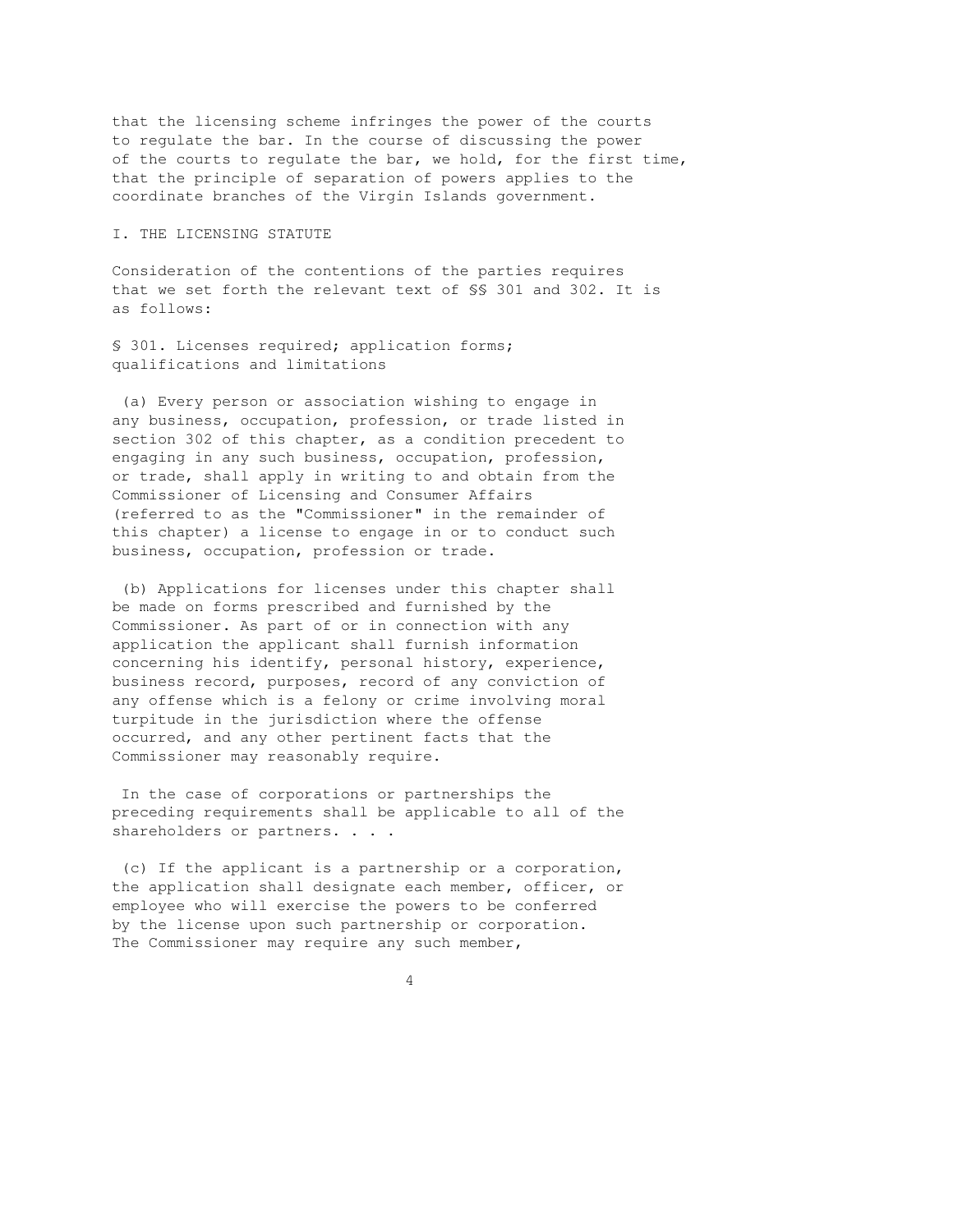officer or employee to furnish him with the information required of applicants under subsection (b) of this section.

. . . .

§ 302. Same; business, occupations, professions and trades covered; fees

 (a) The following annual license fees are made applicable to and shall be levied upon all persons and associations engaged in the designated businesses, occupations, professions and trades in the Virgin Islands of the United States:

. . .

Attorney [\$] 500

. . . .

We will refer to these provisions throughout our discussion. We also attach the schedule contained in § 302 as an appendix.

II. PROCEDURAL HISTORY; THE APPELLATE PANEL OPINION

In September 1992, the Commissioner issued letters to the plaintiffs informing them that they were required to obtain business licenses pursuant to the Virgin Islands licensing statute. The plaintiffs responded that, as employees of law firms whose partners or shareholders were properly licensed, there was no requirement that they be licensed individually. The plaintiffs requested a hearing. More correspondence followed, culminating in the Commissioner's threats to publish the names of the plaintiffs not in compliance with the licensing statute and to refer the matter for possible criminal prosecution.

The plaintiffs brought suit in the Territorial Court of the Virgin Islands. The Territorial Court issued a permanent injunction enjoining the Commissioner from collecting license fees from non-owner attorneys who work at law firms. The Commissioner appealed.

 $\sim$  5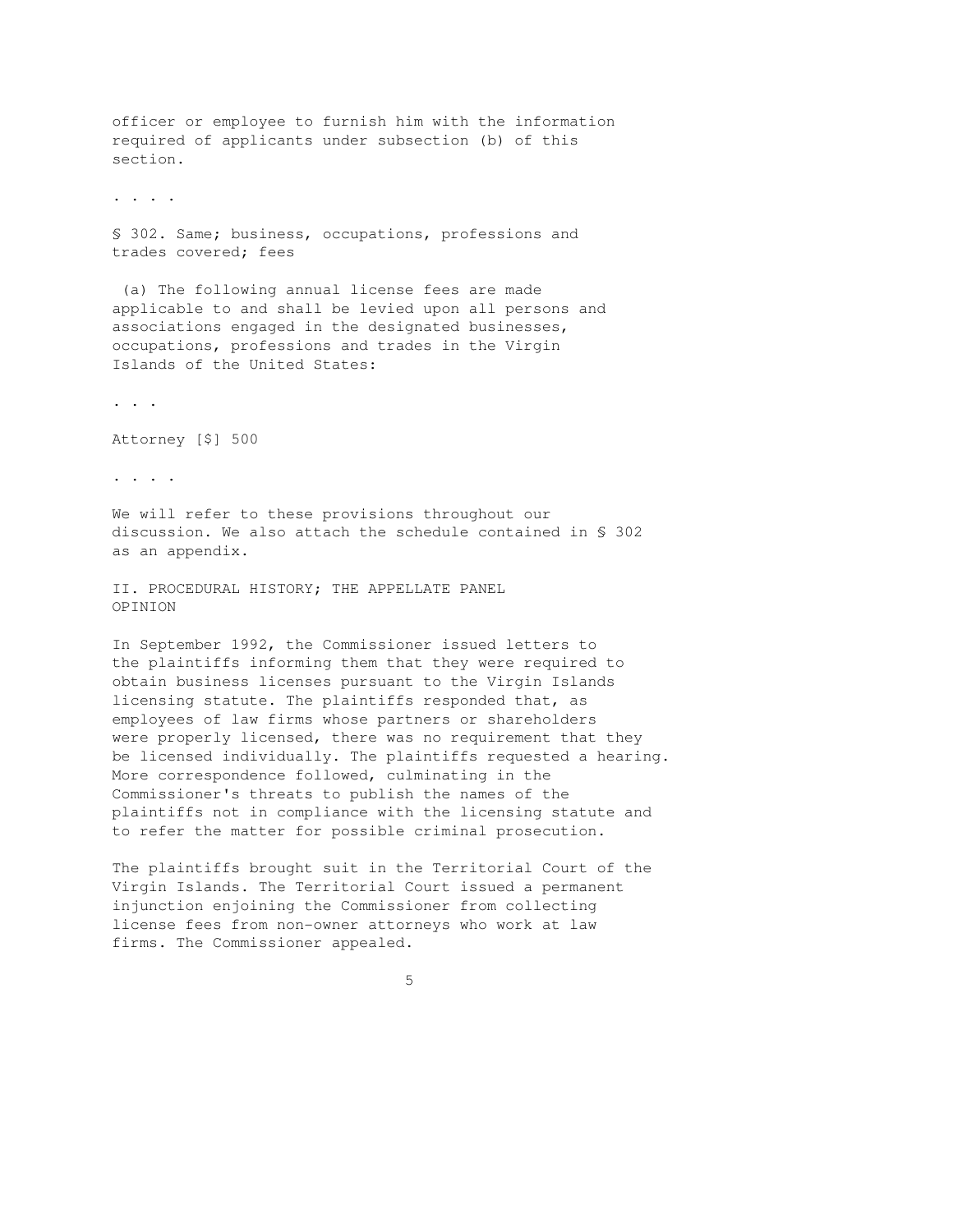In affirming the order of the Territorial Court, the Appellate Division of the District Court proceeded from a rendering of the statute that highlighted certain words and phrases. In § 301(a), the appellate panel underscored "[e]very person or association." In § 301(b), it stressed the provision that "[i]n the case of corporations or partnerships the preceding requirements shall be applicable to all of the shareholders or partners." And, in § 301(c), it highlighted the following sentence:

If the applicant is a partnership or a corporation, the application shall designate each member, officer, or employee who will exercise the powers to be conferred by the license upon the partnership or corporation.

(emphasis added by Appellate Division).

The panel then stated:

The only reasonable, logical and consistent inference we draw from the highlighted words is that the license is to be granted to the partnership or corporation itself, not to "each member, officer or employee who will exercise the powers of the license."

The panel then turned to the interpretation given the statute by the administrative agency charged with its enforcement. The panel looked to the form distributed by the Commissioner to all license applicants, which, inter alia, requests the applicant to check off:

"TYPE OF ORGANIZATION" it is: a sole proprietorship, reflecting the word "person" used in subsections 301(a) & (b) and 302(a); or a corporation, a partnership, a joint venture, reflecting the word "association" in those same subsections.

In the Appellate Division's view:

The only mention of employee is the application's request for the total estimated number of employees; it does not require the applicant to identify these employees by listing their names and/or positions. None of the remaining requirements on the application form have any relevance to the question whether separate license fees can be taxed to attorneyemployees of private law firms.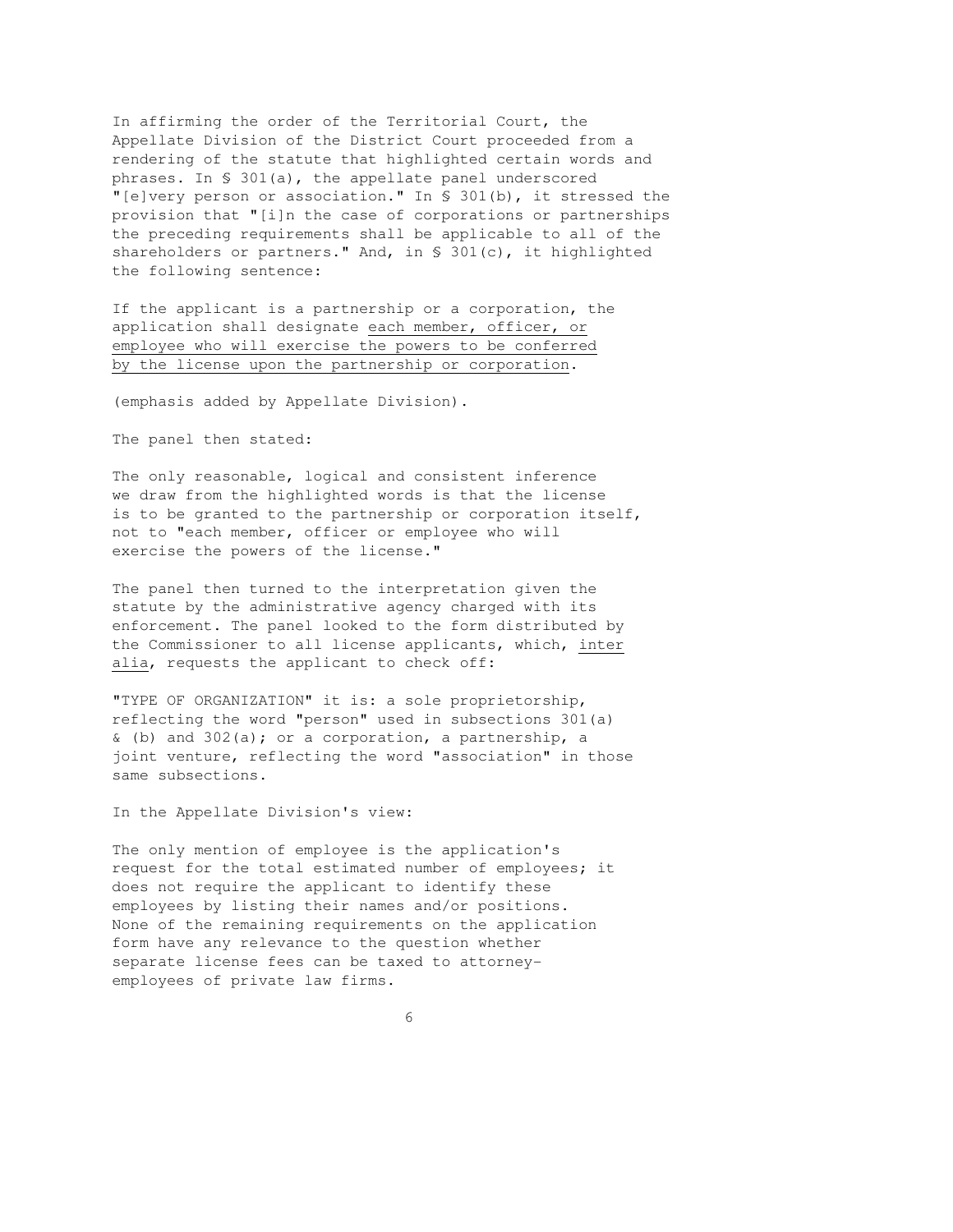The court also noted that, prior to Commissioner Magras's September 1992 letters, the Commission had not required an attorney to apply for and pay for a separate business license unless the attorney had an ownership interest in the law partnership or corporation that employed him or her. It also pointed out that, although "Travel Ticket Agent" is listed as an occupation required to obtain a license, the department does not require a travel agent working as an employee of a travel agency to pay a separate license fee. The court analogized the non-owner attorney in a law firm to an employee of a travel agency and concluded that the two should be treated similarly. The court opined that a non-owner attorney in a law firm is not conducting business. Rather, the court reasoned, a nonowner attorney is working on behalf of the firm, which is conducting business.

Finally, the court cautioned that the provisions of the licensing scheme allowing the Commissioner to base licensing decisions on the moral character or misconduct of the licensee violated the principle of separation of powers. Because such provisions effectively regulated attorneys in the Virgin Islands, the court reasoned, they impermissibly allowed the Commissioner, at least potentially, to operate in areas under the exclusive control of the judiciary.

The plaintiffs' arguments before us have essentially tracked the appellate division's position. In addition, they contend that applying the licensing scheme to non-owner attorneys would deny such attorneys equal protection of the laws. That is so, they submit, because these attorneys would be required to pay the licensing fee while other, allegedly similarly situated employees would not be so required.

The Commissioner appeals from the order of the appellate division. The Commissioner argues that the plain language can be interpreted only to mean that the licensing requirements apply to all attorneys, and, in the alternative, that any ambiguity in the statute should be resolved in favor of the agency charged with its interpretation, which, in this case, determined that the statute applies to all attorneys. The Territorial Court had original jurisdiction pursuant to V.I. Code Ann. tit. 4, § 76(a) (Supp. 1994). The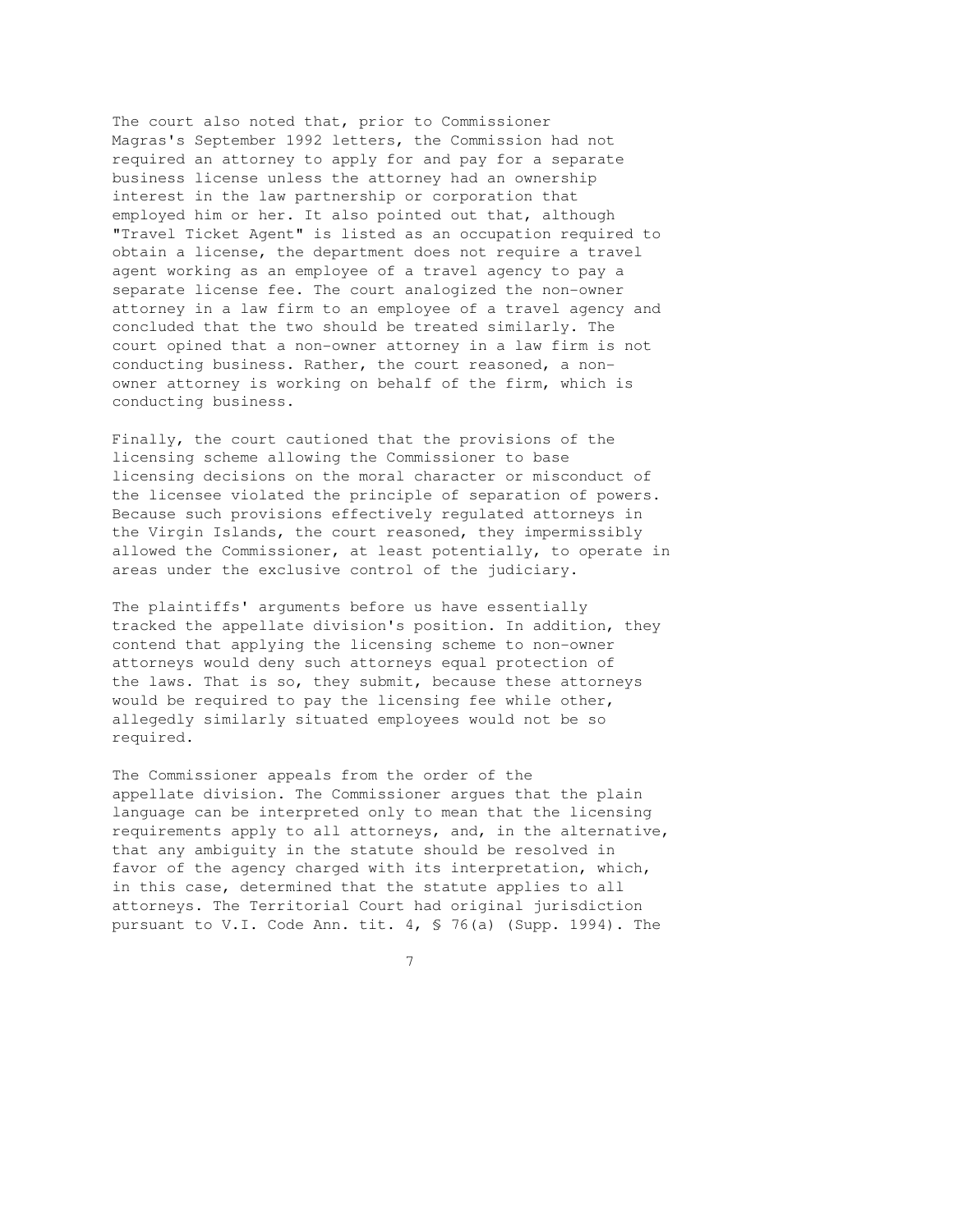Appellate Division had jurisdiction over the appeal from the Territorial Court pursuant to V.I. Code Ann. tit. 4, § 33 (Supp. 1994). We have jurisdiction over the appeal of the final order of the appellate division pursuant to 48 U.S.C. § 1613a(c).

We review the grant of a permanent injunction for abuse of discretion. See International Union, United Automobile, Aerospace and Agricultural Implement Workers of America, UAW v. Mack Trucks, Inc., 820 F.2d 91, 94-95 (3d Cir. 1987). "An abuse of discretion exists where the district court's decision rests upon a clearly erroneousfinding of fact, an errant conclusion of law, or an improper application of law to fact." Id. at 95. Statutory construction is a legal question, over which we exercise plenary review. See Air Courier Conference of America/Int'l Comm. v. United States Postal Serv., 959 F.2d 1213, 1217 & n.3 (3d Cir. 1992). Therefore, in the context of the present appeal, if, after our plenary review, we conclude that the Territorial Court erred as a matter of law in interpreting the licensing statute, we may say that it did not act within its discretion in issuing the permanent injunction.

#### III. DISCUSSION

#### A. Professional Licensing Schemes in General

Licensing schemes similar to that at issue here are not uncommon. More often than not, these schemes, by their very terms, apply to attorneys. Their form varies: some operate statewide, others are local enactments; some merely generate revenue by way of fees, others include regulatory provisions that govern conduct. Not surprisingly, there is a substantial body of state law governing such arrangements. See David B. Sweet, Annotation, Validity of State or Municipal Tax or License Fee Upon Occupation of Practicing Law, 50 A.L.R. 4th 467 (1986); 9 Beth A. Buday & Julie Rozwadowski, McQuillin, The Law of Municipal Corporations §§ 26.128, 26.130 (3d ed. 1995). Often, attorneys subject to these schemes will challenge them on numerous grounds, basing their challenges on federal and state constitutional or statutory law. Although we have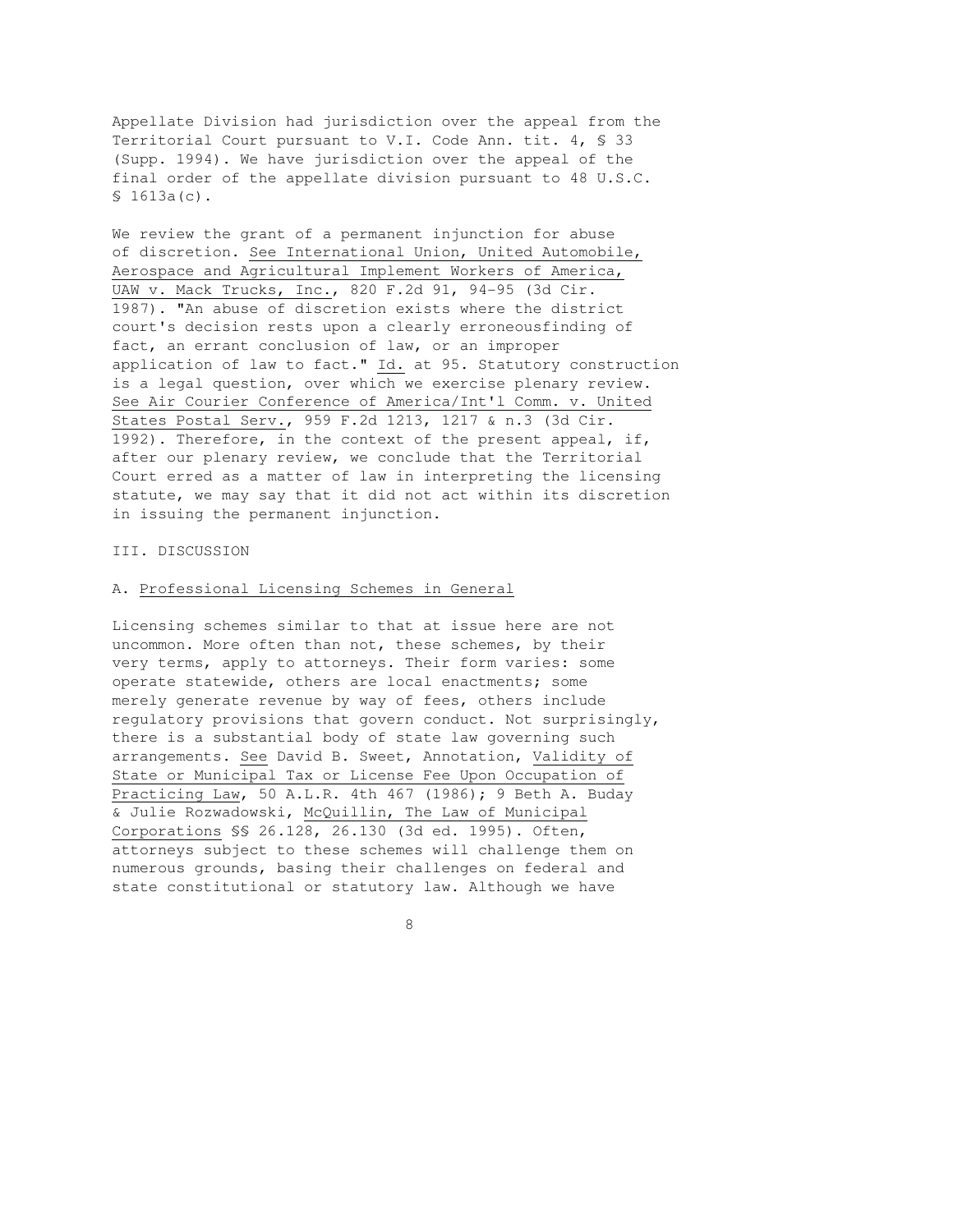undertaken no systematic study, our research indicates that, for the most part, these arrangements are largely unobjectionable and are ordinarily approved by state courts.

Without attempting our own synthesis of the case law, we offer some representative examples of cases addressing such schemes. In Sterling v. City of Philadelphia, 106 A.2d 793 (Pa. 1954), an oft-cited case, the Supreme Court of Pennsylvania upheld a city ordinance that established a mercantile tax that applied to attorneys. In so doing, the court reasoned that a pure revenue-raising measure does not infringe on the power of the state courts to regulate attorneys because such a measure does not affect the rights and duties of an attorney in carrying out his profession. See id. at 796-98. It stated further that "the privilege of practicing law carries with it no exemption from the duties of citizenship, including the sharing with all others the expense of government, national, state and municipal." Id. at 796. Courts reaching a similar conclusion include Kradolfer v. Smith, 805 P.2d 1266 (Mont. 1990), Mire v. City of Lake Charles, 540 So.2d 950 (La. 1989), Gleason v. City Council of Augusta, 251 S.E.2d 536 (Ga. 1979), and Lublin v. Brown, 362 A.2d 769 (Conn. 1975).

Courts have taken a different view of measures that include regulatory provisions placing conditions on the practice of law. For example, in Sexton v. City of Jonesboro, 481 S.E.2d 818 (Ga. 1997), the Supreme Court of Georgia invalidated a municipal ordinance that required, as a precondition to engaging in the practice of law, the payment of a fee. Although it recognized the right of local governments to tax attorneys, the court held that this particular measure was regulatory and therefore infringed on the exclusive power of the courts to regulate attorneys. See id. at 820. At least one court has even invalidated a measure that was non-regulatory and only revenue-raising. In Sharood v. Hatfield, 210 N.W.2d 275 (Minn. 1973), the Supreme Court of Minnesota held that a statute that diverted registration fees collected statewide from attorneys to general treasury funds improperly infringed on the constitutionally provided, exclusive power of the courts to regulate attorneys. See id. at 279-82.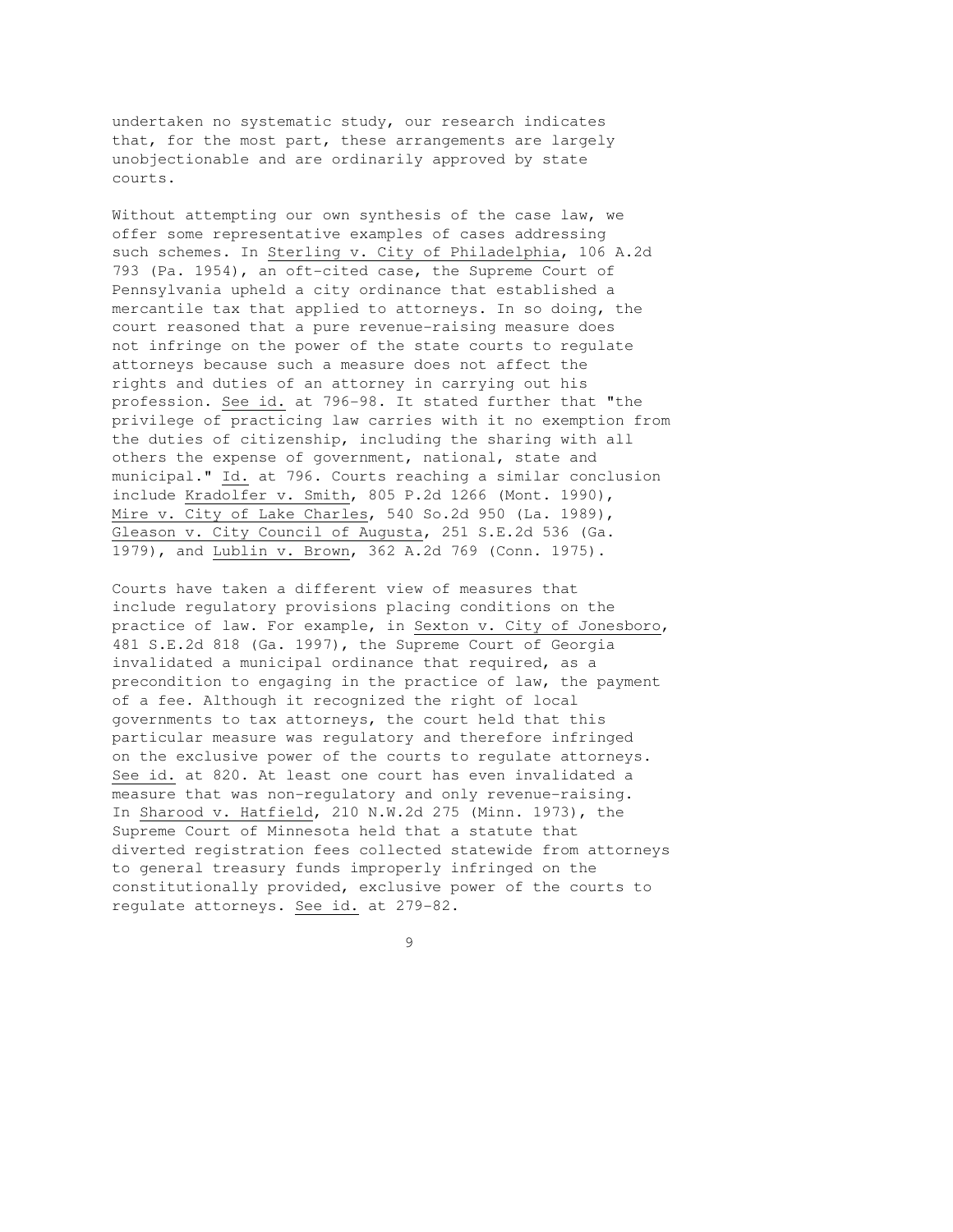Sexton and Sharood notwithstanding, it is the rare case in which licensing schemes are found infirm. See generally, Sweet, supra §§ 11-13. On the contrary, such schemes are routinely upheld, even in the face of challenges based on state constitutional law.

#### B. Plain Language

We begin our analysis by examining the relevant language of the Virgin Islands statute. The general standard for statutory interpretation is well known and not in dispute here. The "first step in interpreting a statute is to determine whether the language at issue has a plain and unambiguous meaning with regard to the particular dispute in the case." Robinson v. Shell Oil Co.,  $\_\_$  U.S.  $\_\_$ , 117 S. Ct. 843, 846 (1997). If so, our inquiry is at an end. See id. Of course, interpretation of a statute involves the examination of the statute as a whole. See id. In that sense, we must endeavor to give each word of the statute operative effect. See Walters v. Metropolitan Educ. Enters., \_\_\_ U.S. \_\_, 117 S. Ct. 661, 664 (1997). In other words, "[s]tatutory construction `is a holistic endeavor.' " United States Nat'l Bank of Or. v. Independent Ins. Agents, \_\_\_ U.S. \_\_\_, 113 S. Ct. 2173, 2182 (1993) (quoting United Savings Ass'n of Tex. v. Timbers of Inwood Forest Assocs., Ltd., 484 U.S. 365, 371 (1988)).

In our view, the language of the statute in dispute is entirely plain. Section 301 requires "[e]very person or association wishing to engage in any business, occupation, profession, or trade listed in section 302" to obtain a license to do so. V.I. Code Ann. tit. 27, § 301(a) (1997) (emphasis added). Section 302 states that the license fee requirement is "made applicable to and shall be levied upon all persons and associations engaged in the designated businesses, occupations, professions and trades." Id. § 302 (emphasis added). "Attorney" is listed in § 302. See id. Therefore, the plain language of the statute unambiguously states that every individual who wishes to practice as an attorney must obtain a license.1 We believe the case to be that simple.

1. The statute exempts attorneys who work for the government. See V.I. Code Ann. tit. 27, § 306 (1997). We have earlier held that the exemption is valid and does not violate the principle of equal protection. See Hollar v. Government of the Virgin Islands, 857 F.2d 163, 171 (3d Cir. 1988).

 $\overline{\phantom{a}}$  , and the contribution of the contribution of the contribution of the contribution of the contribution of the contribution of the contribution of the contribution of the contribution of the contribution of the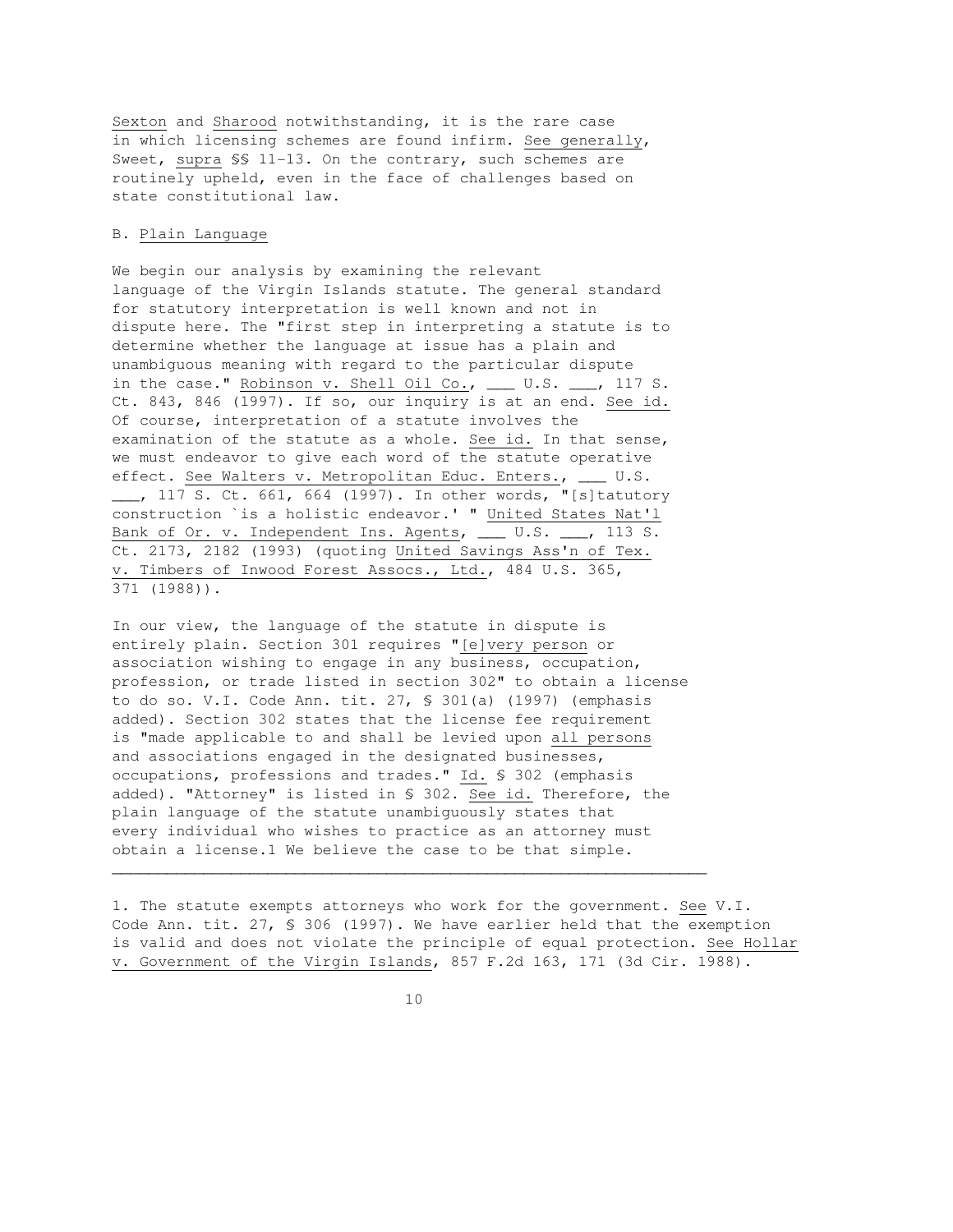We also note that the statute distinguishes between instances in which an entity is potentially subject to a license and those in which individuals, including employees, are potentially subject to a license (depending on whether the entity or individual is "engaged in" the listed activity). For example, because "[b]aby sitting service" is listed in § 302 as an entity, i.e., the relevant licensee is the "service" as an entity, only the service itself, and not the employees of the service, would be subject to the licensing requirement. By contrast, because "[a]ttorney" is listed in § 302 as an individual, each individual attorney is subject to the licensing requirement, whether he or she is an employee or not. In certain circumstances, the statute also requires a license of both the entity and the employees. For example, § 302 requires a license of a "[b]arber shop" and of each "[b]arber," "[b]arber apprentice," and "[b]arber temporary." In short, the distinctions that the Virgin Islands legislature drew in § 302 strongly suggest that the legislature intended to require licenses of entities in some instances, of employees of entities in others, and of both entities and employees in still others.2 By employing the term "[a]ttorney," the legislature appears to have intended to license attorneys as individuals.

The plaintiffs only response to the foregoing is to argue that this interpretation cannot be reconciled with the language of other provisions of the licensing statute. In particular, they submit that these other provisions (highlighted supra at part I) make it clear that in corporate or partnership settings, only the corporation or partnership, and not the employees, need obtain a license. Because nonowner attorneys in a law firm are mere employees, the plaintiffs reason that these other provisions exempt nonowner attorneys from the licensing requirements. We disagree.

The plaintiffs point first to the second paragraph of § 301(b), which governs the information a corporation or

2. It is unclear whether the Commissioner has enforced the licensing statute against all the employees who may be subject to its requirements. At all events, a claim of impermissible selective enforcement has not been raised and we do not reach that issue.

 $\overline{\phantom{a}}$  , and the contribution of the contribution of the contribution of the contribution of the contribution of the contribution of the contribution of the contribution of the contribution of the contribution of the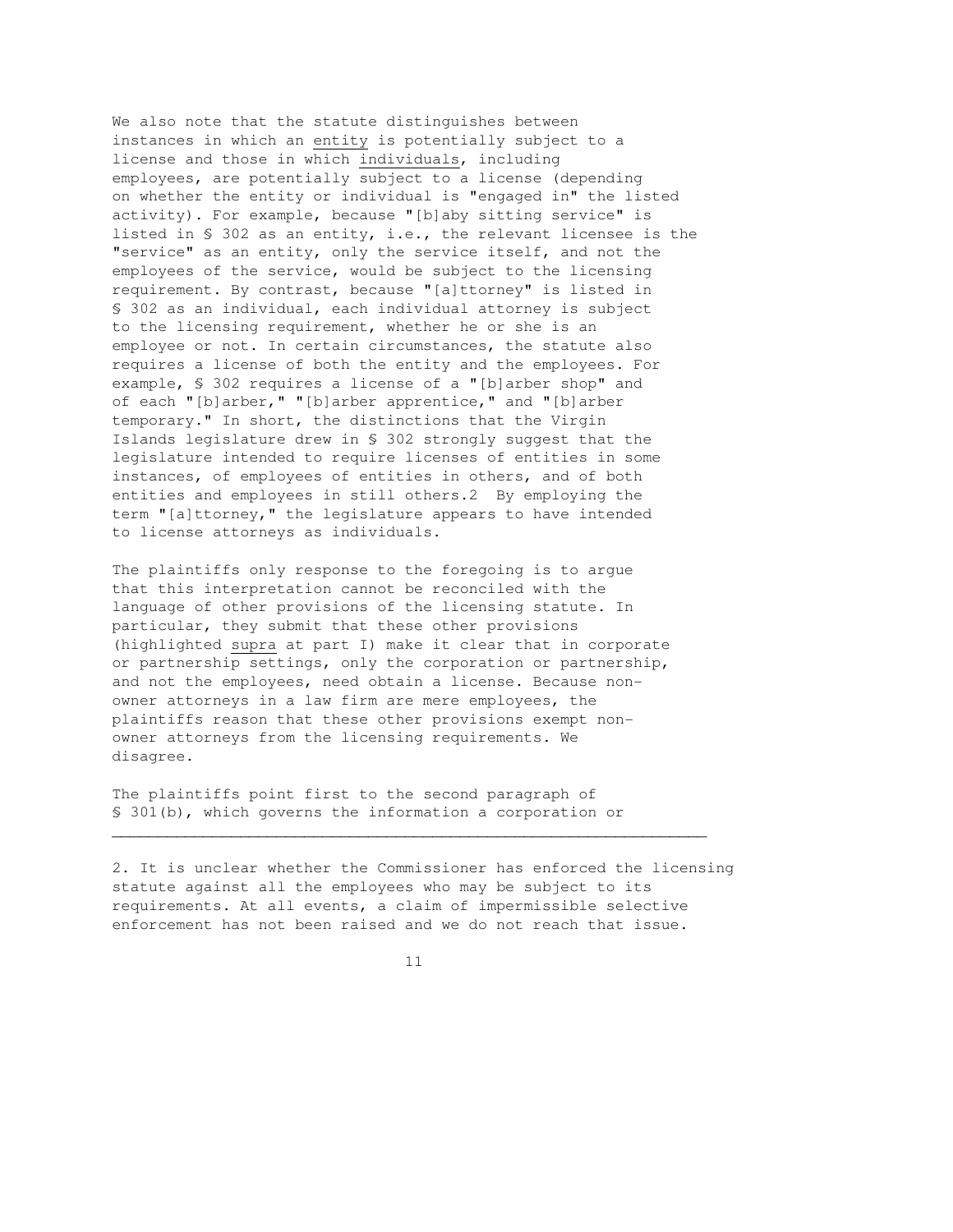partnership must submit with an application for a license. Under that paragraph, when a corporation or partnership applies for a license, "all of the shareholders or partners" must submit certain information along with the corporation's or partnership's application. Id. § 301(b). Because § 301(b) only requires information from "shareholders or partners," the plaintiffs submit that nonshareholders and non-partners are exempt from the licensing requirements altogether. The plaintiffs read too much into this provision. The second paragraph of § 301(b) governs, by its very terms, only the application of corporations or partnerships. It does not govern individual applications at all.

We note that requiring non-shareholders and nonpartners to submit information along with the corporation or partnership for whom they work would make little sense. Such individuals have no de jure say in the governance of the applicant corporation or partnership, so the licensing body should have no interest in non-shareholders or nonpartners when determining whether to license a corporation or partnership qua corporation or partnership. Excluding non-shareholders and non-partners from the requirements of the second paragraph of § 301(b), then, is merely a recognition of the internal structures of corporations and partnerships. That exclusion says nothing about whether a non-shareholder or a non-partner need make his own application for a license.

The plaintiffs, however, read § 301(c) as bolstering their argument as to the second paragraph of § 301(b). Section 301(c) requires that a corporation or partnership"designate each member, officer, or employee who will exercise the powers to be conferred by the license upon such partnership or corporation." Id. § 301(c). Each designee may then be required to submit certain information along with the application of the corporation or partnership. See id. The plaintiffs contend that this language does not mean that the designated "member, officer, or employee" is subject to the licensing requirements. That may be so, but the argument does not "advance the ball" in this case. Nothing in § 301(c) states that "each member, officer, or employee" is not subject to the licensing requirements.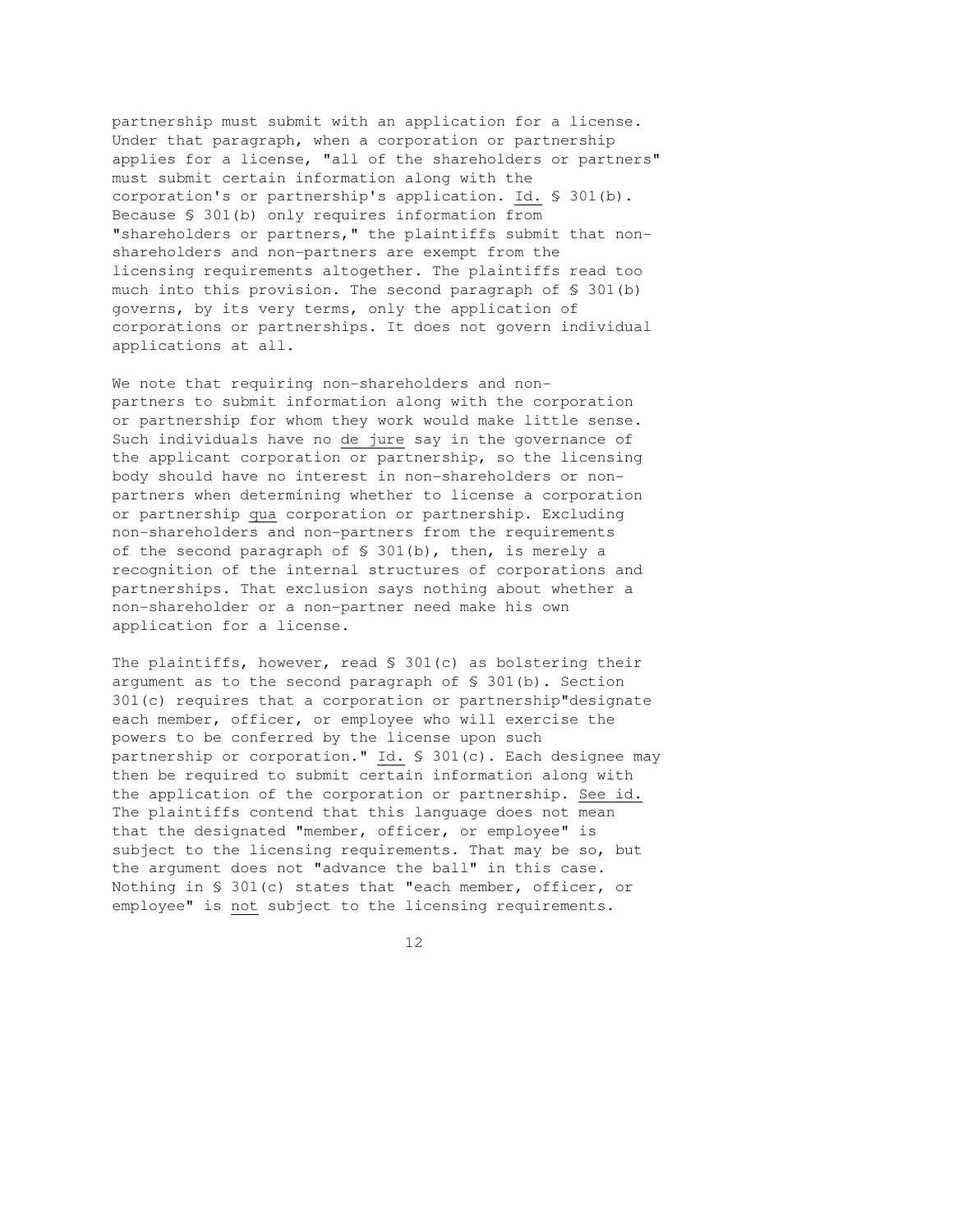Moreover, like the second paragraph of  $\S$  301(b),  $\S$  301(c) only applies to applications of corporations or partnerships; it says nothing about applications of individual persons. And, again like the second paragraph of  $\$$  301(b),  $\$$  301(c) is merely a recognition of governance in corporations or partnerships. A designated "member, officer, or employee," by § 301(c)'s definition, will be exercising power within the corporation or partnership. Therefore, the licensing body may have some interest in that "member, officer, or employee" when considering whether to license the corporation or partnership. In short, the fact that the licensing body may require § 301(c) designees to submit certain information is simply inconclusive as to whether those designees, or any other individual, are subject to the licensing requirements.3

 $\overline{\phantom{a}}$  , and the contribution of the contribution of the contribution of the contribution of the contribution of the contribution of the contribution of the contribution of the contribution of the contribution of the

3. The plaintiffs also argue that our interpretation would render § 303(a) meaningless in certain circumstances. Section 303(a) requires that the licensing body forward applications for licenses to agencies in the Government of the Virgin Islands charged with historic preservation and environmental protection so that those agencies can examine the application for "construction and site acceptability." Id. § 303(a). Because it would make little sense to review the applications of non-owner attorneys with respect to "construction and site acceptability," the plaintiffs reason that non-owner attorneys are not subject to the licensing requirements. To the extent that this argument has any force, and we think it does not, it seems totally immaterial for it proves too much. By their reasoning, the licensing requirements would not apply to the numerous persons or associations, listed in§ 302, who would not necessarily construct a building nor even need a building in which to operate their business, engage in their occupation, practice their profession, or carry out their trade. If the plaintiffs are correct in their argument about  $\S$  303(a), then the licensing requirements would apply to none of these businesses, occupations, professions, or trades. Section 303(a) does not exempt a person or association from the licensing requirements simply because he, she, or it is not concerned with the construction or siting of a building.

The plaintiffs further argue that § 303b(a) supports their position. Section 303b(a) requires that "[a]ny entity licensed pursuant to this chapter shall notify the Employment Security Agency, Virgin Islands Department of Labor, of its intent to fill an existing position, now vacant or soon to become vacant, or a new previously unfilled position." Id. § 303b(a). Because non-owner attorneys are in no position to hire

13

The plaintiffs further claim that our reading of the statute would produce, as they describe it, the absurd result that every individual employee in every venture in the Virgin Islands would be subject to the licensing requirements. We believe the plaintiffs incorrectly characterize our reading of the statute. As we have already noted, the statute, by its very terms, makes clear that not all employees are subject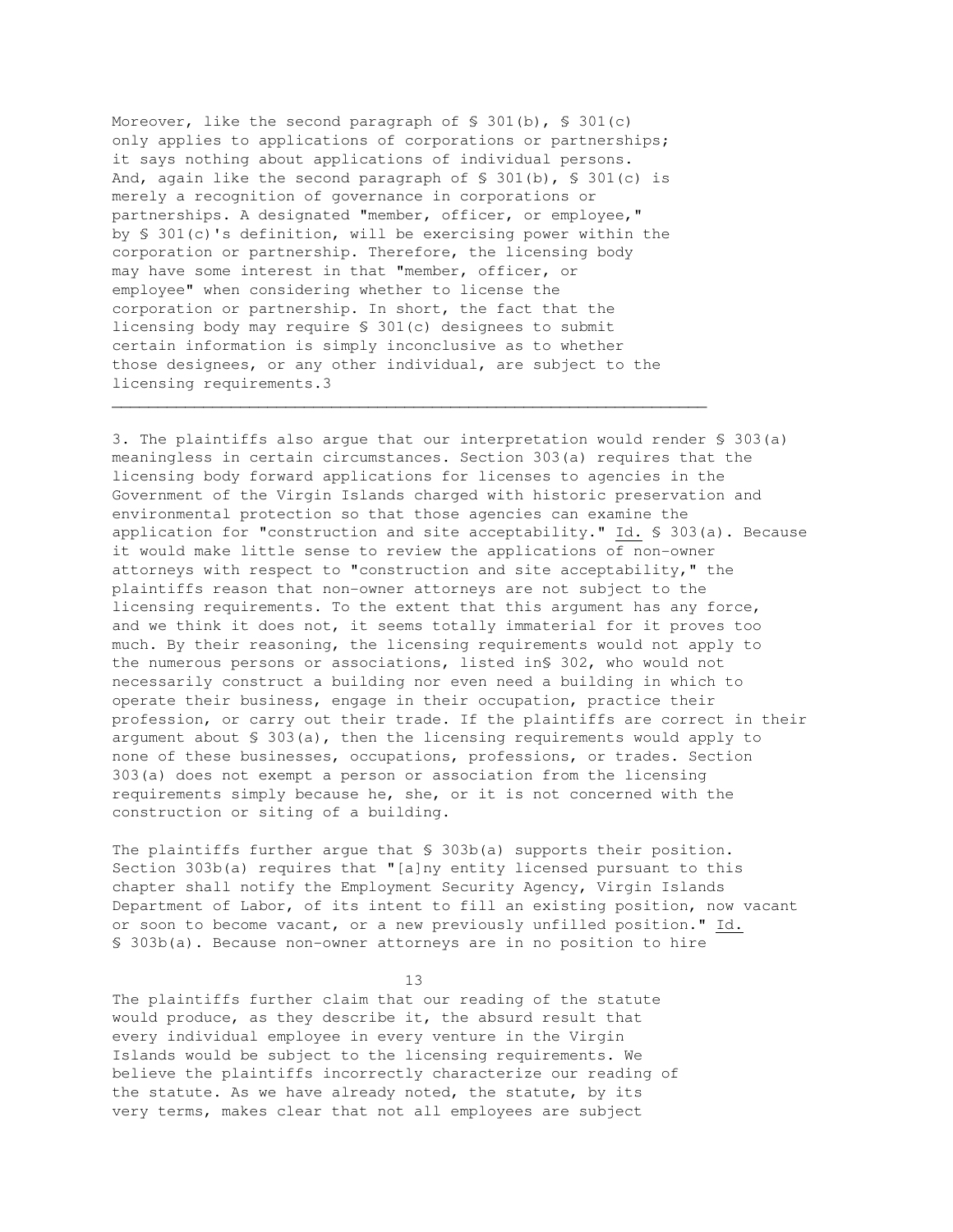to the licensing requirements. Further, whether an individual is subject to the licensing requirement depends on whether the individual is "engaged in the designated business[ ], occupation[ ], profession[ ] and trade[ ]." Id. § 302 (emphasis added). The issue here, then, is whether the non-owner attorneys are "engaged in" the profession of "[a]ttorney," and it is clear beyond doubt that the nonowner attorneys are "engaged in" in the profession of "[a]ttorney."

As practicing attorneys in the Virgin Islands, the plaintiffs must be active members of the Virgin Islands bar. See V.I. Terr. Ct. R. 305(b). As active members of the Virgin Islands bar, the plaintiffs must be engaged in the practice of law. See id. at 306(a). Therefore, the fact that the plaintiffs are practicing attorneys leads ineluctably to the conclusion that they are engaged in being attorneys. See Mayor & Council of Wilmington v. Dukes, 157 A.2d 789, 793 (De. 1960) (classifying employee physicians as carrying out the medical profession); Brinton v. City of Jonesboro, 320 S.W.2d 272, 273 (Ark. 1959) (classifying employee attorneys as carrying out the legal profession).4 This conclusion is not

 $\overline{\phantom{a}}$  , and the contribution of the contribution of the contribution of the contribution of the contribution of the contribution of the contribution of the contribution of the contribution of the contribution of the

anyone, the plaintiffs reason that non-owner attorneys must not be subject to the licensing requirements. This argument is also flawed. First, by its very terms, § 303b(a) only applies to entities; it does not apply to individual persons. Second, the argument similarly proves too much. By the reasoning of the plaintiffs, § 303b(a) would exempt numerous businesses, occupations, professions, and trades listed in § 302 from the licensing requirements. Just because these businesses, occupations, professions, or trades -- by their very nature -- will not be hiring any employees does not mean that § 303b(a) exempts them from the licensing requirements. If § 303b(a) did work such exemptions, then these businesses, occupations, professions, and trades would be read out of § 302.

4. The plaintiffs point to language in § 306, the exemption for government attorneys, see supra note 1, for further support of their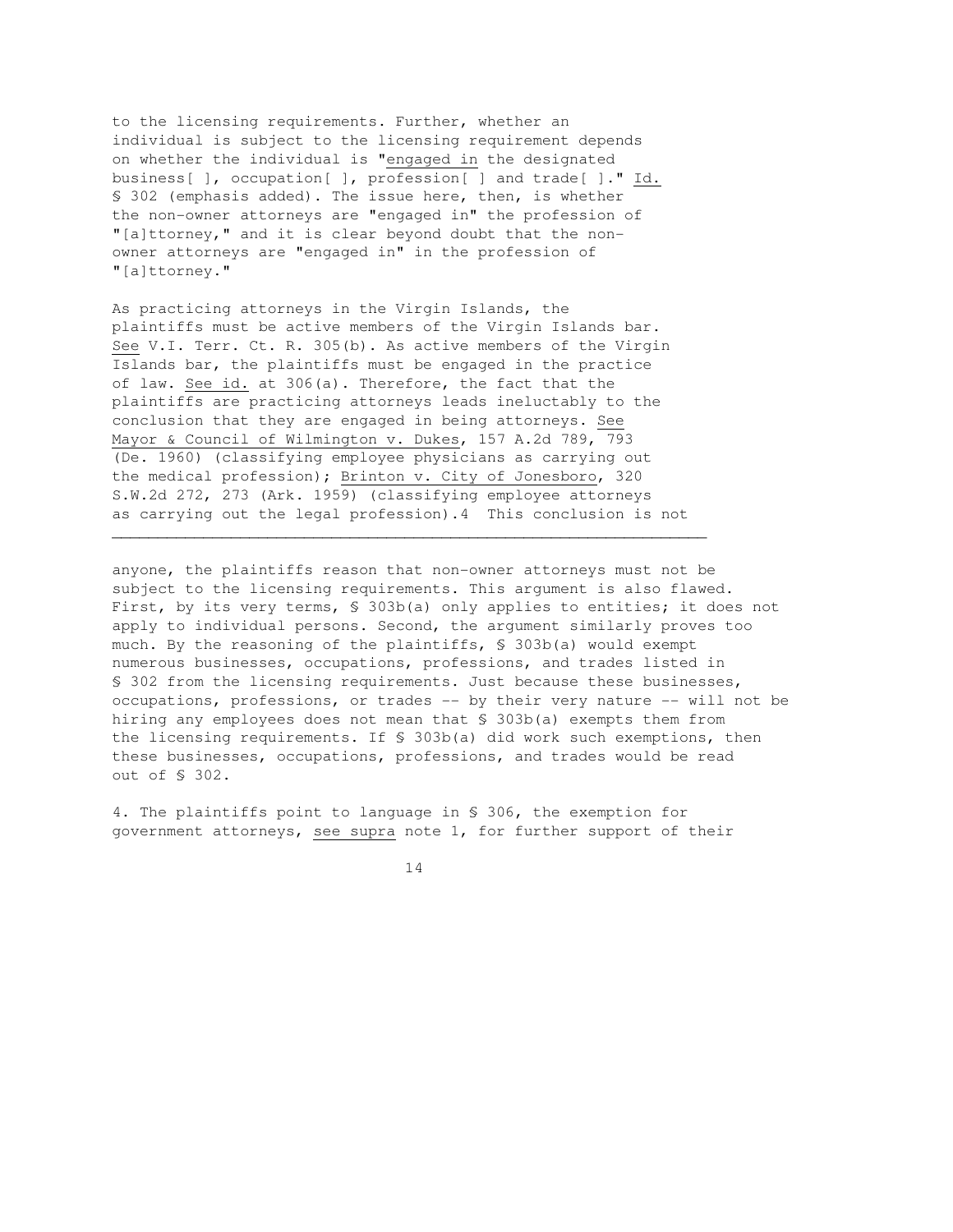affected by the fact that the attorneys at issue in this case are non-owner attorneys in a law firm.5 Further, that nonowner attorneys at law firms may be "engaged in" the profession of "[a]ttorney" does not determine whether other employees, in other fields, are "engaged in" a listed business, occupation, profession, or trade.6

In sum, the plain language of the statute renders it applicable to non-owner attorneys employed by law firms.7

 $\overline{\phantom{a}}$  , and the contribution of the contribution of the contribution of the contribution of the contribution of the contribution of the contribution of the contribution of the contribution of the contribution of the

position. They note that the section will not apply if the exempted individual is "engaged in the conduct of business pursuits for profit." V.I. Code Ann. tit. 27, § 306 (1997). According to the plaintiffs, such language implies that the licensing scheme applies only to the business entity and not to employees, because it is the business entity that is seeking the profits. We believe such language implies exactly the opposite. If the licensing scheme applied only to business entities and not to employees, there would be no need for the exemption in the first place; government attorneys are mere employees.

5. We caution that our holding extends only to those non-owner attorneys of law firms who work in the Virgin Islands and have been admitted to the Virgin Islands bar to practice before the local courts by the regular admission rules. Our holding does not address those attorneys who have been admitted to the Virgin Islands bar pro hac vice or by the special admission rules, who do not ordinarily work in the Virgin Islands, or who have been admitted in the Virgin Islands only to practice before the District Court of the Virgin Islands. We do not reach the question whether such attorneys are "engaged in" being attorneys in the Virgin Islands.

6. The kernel of Judge Weis' argument is that, while the statute, particularly § 302(b), seemingly covers virtually everyone in the work force, the (inconsistent) administration of the statute negates that view, and counsels that employees are simply not covered. As we have noted above, see supra, note 2, the matter of selective enforcement is not before us. We do note, however, that Judge Weis reads too much into the catch-all provision. As we understand the reference to "[a]ny person or association engaged in a business, occupation, profession, or trade" not listed or not covered by any other provision of this Code, who is to obtain an annual license at a fee of \$100, it deals with a new occupation that did not previously exist (e.g. "Internet Counsultant"), or an occupation not at all mentioned in § 302(a), either on its own, or as part of an entity.

7. Our conclusion about the plain language of the statute effectively disposes of the argument, advanced by the Commissioner, that we must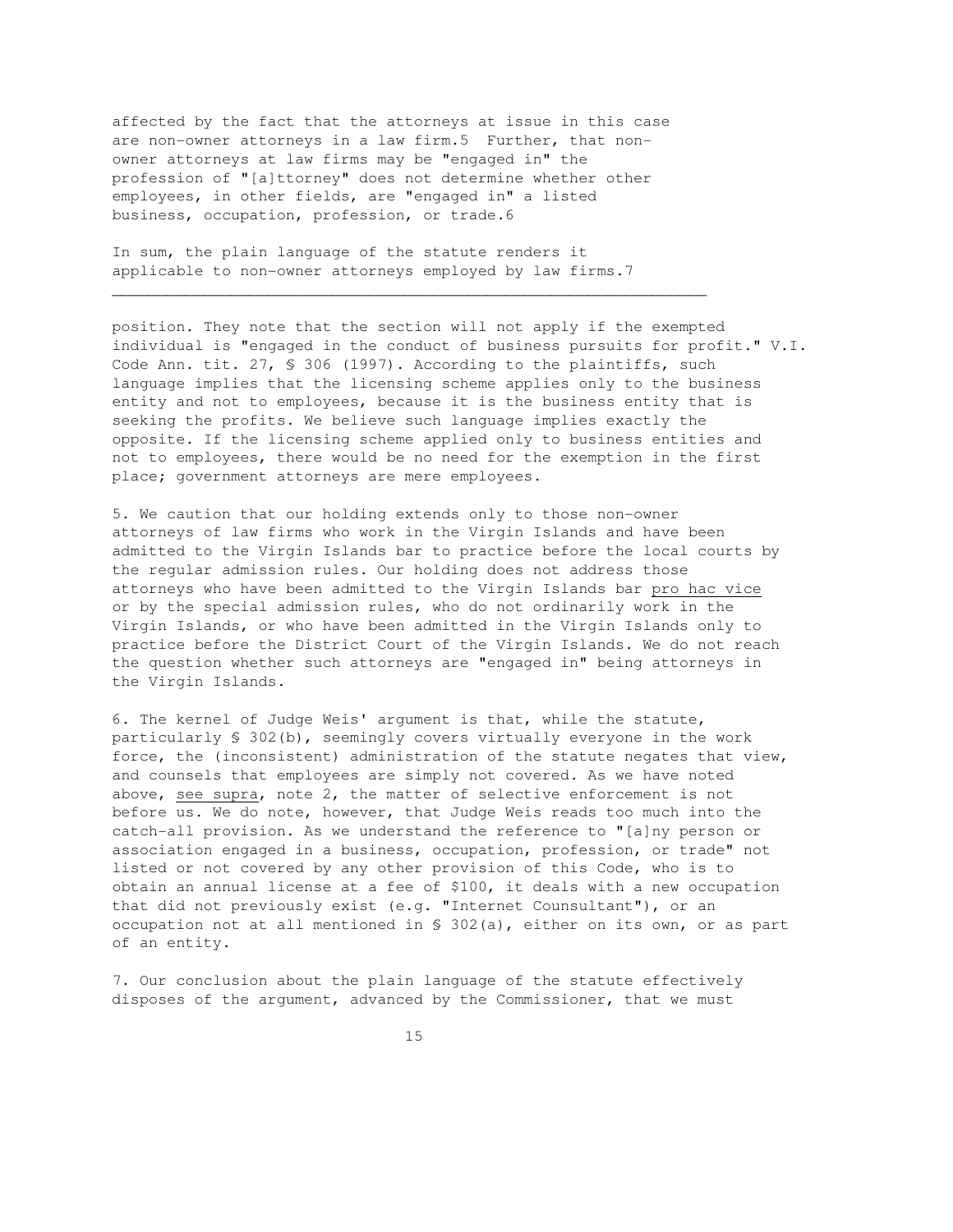## C. Separation of Powers

The plaintiffs contend that applying the licensing requirements to them would violate the principle of separation of powers. They argue that the judicial branch of the Virgin Islands enjoys exclusive control over the regulation of the practice of law in the Virgin Islands. Because the licensing scheme is itself a form of regulatory control, the plaintiffs continue, imposing that scheme on attorneys would allow executive agencies to regulate attorneys and thereby to encroach on the judiciary's domain. Of particular concern to the plaintiffs are those provisions of the licensing statute that allow executive agencies to deny a license to or revoke a license from those whose moral character or misconduct renders them unfit to engage in business in the Virgin Islands, see V.I. Code Ann., tit.  $27 \text{ } S$  304(a)(2) (1997), or those who allow improper or wrongful behavior on their business premises, see id. § 304(a)(3). The plaintiffs also profess concern about those provisions that allow the executive agencies to enjoin a person from engaging in business without a license. See id. §§ 307(c), 307a(b). The plaintiffs' concerns (and their claims) must, however, be deemed tempered by the Commissioner's

 $\overline{\phantom{a}}$  , and the contribution of the contribution of the contribution of the contribution of the contribution of the contribution of the contribution of the contribution of the contribution of the contribution of the

give deference to the interpretation given the statute by the agencies charged with enforcing it. This argument is drawn from Chevron, U.S.A., Inc. v. Natural Resources Defense Council, Inc., 467 U.S. 837 (1984). Assuming without so holding that the principles of Chevron apply to the relationship of the executive agencies and the courts in the Virgin Islands, the well-known two-part test enunciated in Chevron would dictate that our inquiry here begins and ends with the first part of the test, whether the statute is ambiguous. Because the statute here is clear, there is no need to move to the second part of the test, whether the agency has permissibly construed the statute. Similarly, our conclusion about the plain language effectively disposes of the argument, advanced by the plaintiffs, that ambiguous statutory language dealing with licensing schemes is to be interpreted against the government. Assuming without so holding that this is a correct proposition of law, that proposition would have no place in this case because, as we have discussed, the language of the statute is not ambiguous.

Finally, the plaintiffs contend that our reading of the licensing statute would render the licensing scheme in violation of the Equal Protection Clause. We have considered that contention and find it utterly baseless. We therefore reject it summarily.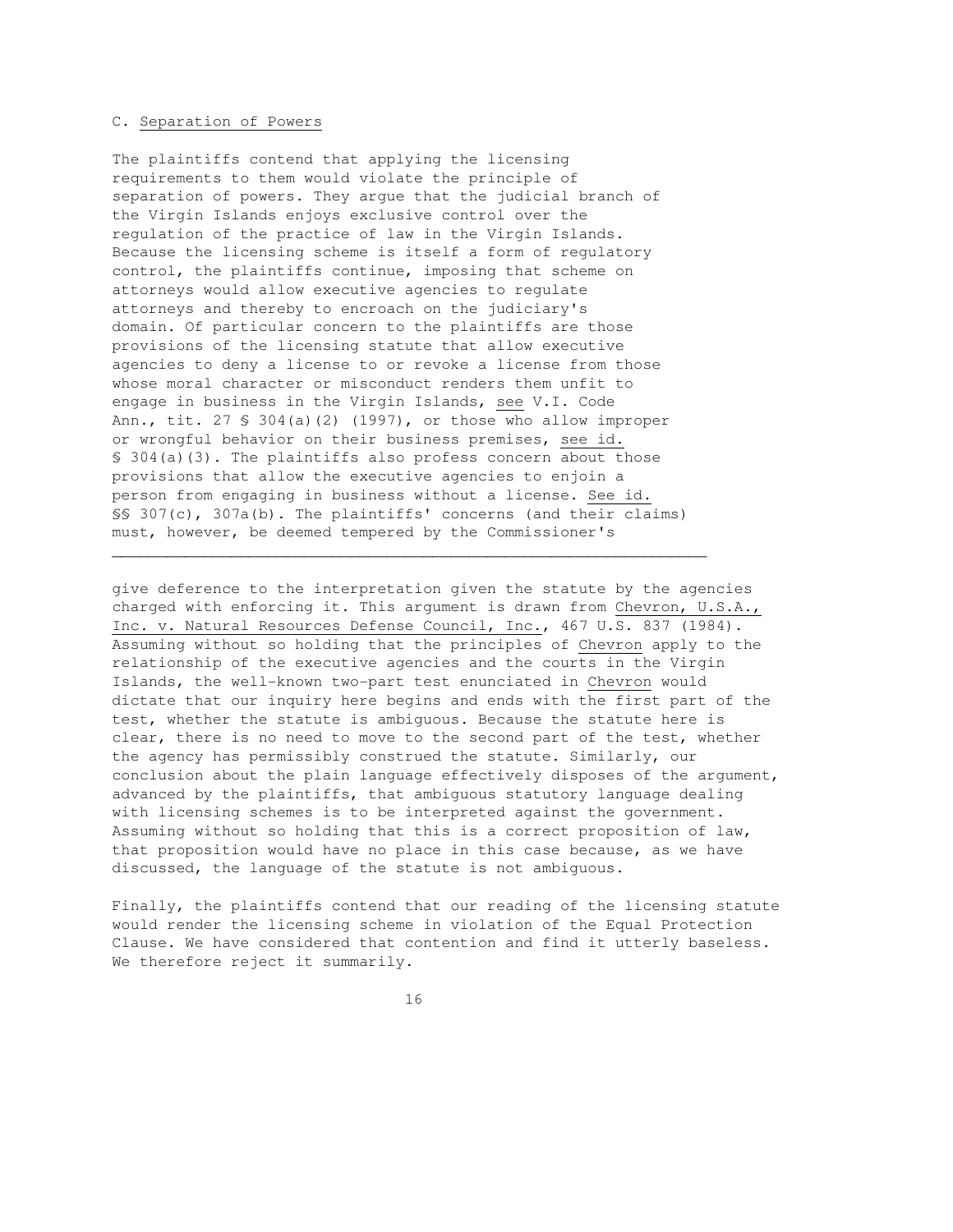explicit disclaimer, in this court, of authority to interfere with the court's control over lawyers: "At no time has the [Commissioner] disagreed with the power of the court to regulate the professional conduct of attorneys." Appellant's Reply Brief at 4. Moreover, the Commissioner acknowledges that "the court licenses to regulate professional conduct and competence." Id. There is no action before the court - or apparently even contemplated by the Commissioner -- to disbar a delinquent attorney or to regulate his professional practice, judgment, or activity. Thus the potentional infringement is more modest than was originally supposed. The plaintiffs have nonetheless mounted a separation of powers-based challenge to the statute even insofar as it requires licensure, and hence we must address the issue.8

At the threshold, we hold that the doctrine of separation of powers applies with respect to the coordinate branches of government in the Virgin Islands. The Organic Act of the Virgin Islands created three branches of government in the Virgin Islands. See 48 U.S.C. § 1571 (legislative branch); id. § 1591 (executive branch); id. § 1611 (judicial branch). Congress therefore implicitly incorporated the principle of separation of powers into the law of the territory. See Springer v. Government of the Philippine Islands, 277 U.S. 189, 199-202 (1928).

In Springer, the Supreme Court examined the structure of government in the Philippines, then a territory of the United States. The Court noted that Congress, in enacting the Philippine Organic Act, created three branches of government. See id. at 201. In so doing, the Court continued, Congress incorporated the principle of separation of powers into Philippine law. It stated that "as a general rule inherent in the American constitutional system . . . unless otherwise expressly provided or incidental to the powers conferred, the Legislature cannot exercise either executive or judicial power; the executive cannot exercise either legislative or judicial power; the

8. See Appellees Brief at 15 et seq.

17

 $\overline{\phantom{a}}$  , and the contribution of the contribution of the contribution of the contribution of the contribution of the contribution of the contribution of the contribution of the contribution of the contribution of the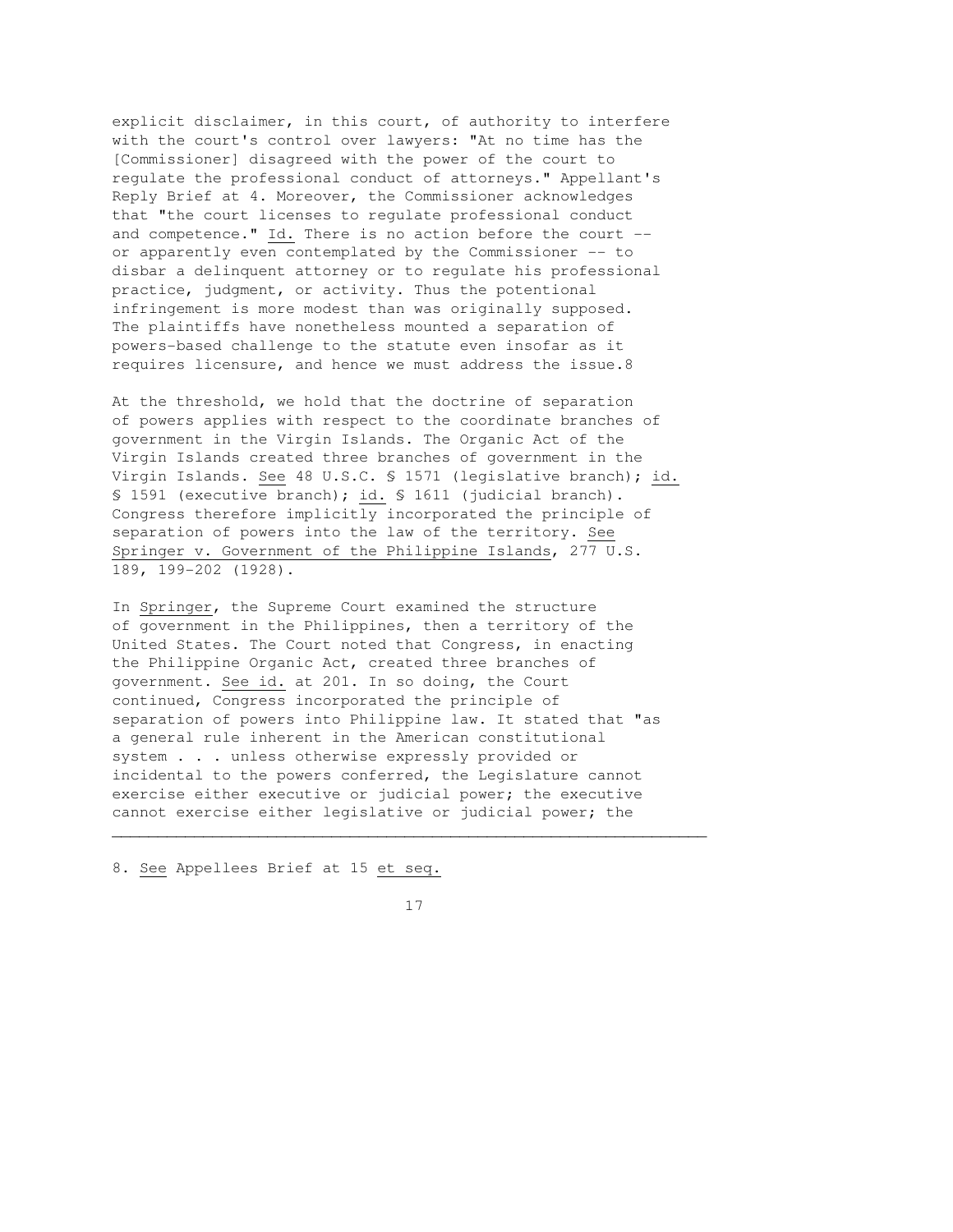judiciary cannot exercise either executive or legislative power." Id. at 201-02.9

Because the issue before us is whether the licensing scheme infringes on judicial power, we must first discuss the scope of the relevant judicial power. The Organic Act, as amended in 1984, provides that "[t]he rules governing the practice and procedure of the courts established by local law and those prescribing the qualifications and duties of the judges and officers thereof  $\ldots$  shall be governed by local law or the rules promulgated by those courts." 48 U.S.C. § 1611(c) (emphasis added). It is thus clear from the Organic Act itself that local law -- enacted by the Virgin Islands legislature -- may have some role to play in the regulation of attorneys (officers of the court). Put differently, the Organic Act envisions the possibility of the sharing of power over the regulation of attorneys between the Virgin Islands courts and the Virgin Islands legislature, at least to the extent of imposing a license fee. The possibility of that sharing itself disposes of the argument that the application of the licensing scheme to attorneys violates the principle of separation of powers.

The plaintiffs and the appellate division, however, point to provisions of the Virgin Islands Code that, they contend,

 $\overline{\phantom{a}}$  , and the contribution of the contribution of the contribution of the contribution of the contribution of the contribution of the contribution of the contribution of the contribution of the contribution of the

9. In addition to Springer, we draw support for our conclusion from two other lines of authority. The first is our own jurisprudence. We have often assumed, without squarely holding, that the doctrine of separation of powers applies with respect to the coordinate branches of government in the Virgin Islands. See, e.g., Territorial Ct. of the Virgin Islands v. Richards, 847 F.2d 108, 112 (3d Cir. 1988); Government of the Virgin Islands v. Harrigan, 791 F.2d 34, 37 n.1 (3d Cir. 1986); Dennis v. Luis, 741 F.2d 628, 631-38 (3d Cir. 1984); Block v. Potter, 631 F.2d 233, 239- 40 (3d Cir. 1980). The second is the jurisprudence of the District Court of the Virgin Islands and the Territorial Court, which have routinely applied the doctrine of separation of powers. See, e.g., Bryan v. Liburd, CIV. No. 711/96, 1996 WL 785997, at \*2 (Terr. Ct. V.I. Dec. 30, 1996); Dawsey v. Government of the Virgin Islands, 931 F. Supp. 397, 401 (D.V.I.), aff 'd, 106 F.3d 384 (3d Cir. 1996), cert. denied 65 U.S.L.W. 3820 (U.S. June 16, 1997) (No. 96-1803); Luis v. Dennis, 576 F. Supp. 733, 734 (D.V.I. 1983), vacated by 751 F.2d 604 (3d Cir. 1984); Municipality of St. Thomas & St. John v. Gordon, 78 F. Supp. 440, 442- 44 (D.V.I. 1948).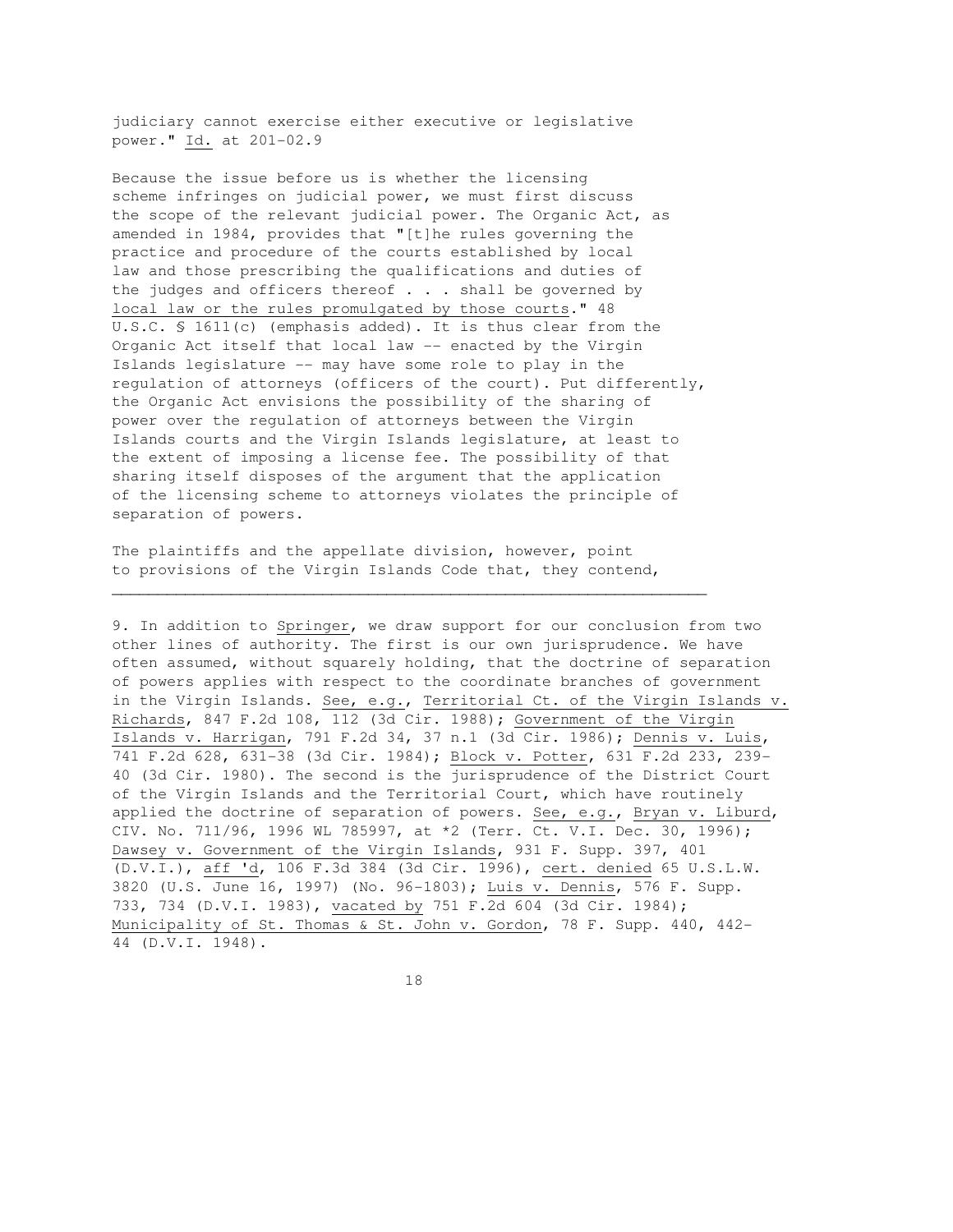provide the judiciary with exclusive control over the regulation of attorneys in the Virgin Islands. The first provision is V.I. Code Ann. tit. 4, § 441 (1967 & Supp. 1994). Section 441 grants jurisdiction over the regulation of attorneys in the Virgin Islands to the district court. But, even if § 441 retains any vitality after the passage of 48 U.S.C. § 1611(b) and V.I. Code Ann. tit. 4, § 76(a) (Supp. 1994), see In re Application of Moorhead, 27 V.I. 74, 80-84 (V.I. Terr. Ct. 1992) (holding that § 1611(b) and § 76(a) shift control over the regulation of attorneys in the Virgin Islands from the district court to the Territorial Court), it would not provide support for the contentions of the plaintiffs. Section 441 does not, by its terms or otherwise, vest exclusive control over the regulation of attorneys in the judiciary. Moreover, nothing in Moorhead or § 76(a), to which the plaintiffs also point, alters the possibility of the sharing of power arrangement embodied in § 1611(c).

The plaintiffs also seek support for their argument from the inherent power of courts to control the admission of attorneys to practice before them. Although the inherent power of the courts to regulate attorneys is well established, see, e.g., Ex parte Secombe, 60 U.S. (19 How.) 9, 13 (1857), it is also well established that legislatures have the power to cabin inherent power in courts of their own creation. See Chambers v. NASCO, Inc., 501 U.S. 32, 47 (1991); see also Secombe, 60 U.S. (19 How.) at 13-14. Although not directly on point, Secombe and Chambers provide some instruction. Congress allowed for the creation of local Virgin Islands courts; it can certainly restrict their power. In this case, Congress did so by including in § 1611(c) the possibility of a sharing arrangement.

We have held that the exercise of legislative power in this regard is at least partially circumscribed. In Eash v. Riggins Trucking, Inc., 757 F.2d 557 (3d Cir. 1985) (en banc), we described three categories of inherent powers: (1) irreducible powers derived from Article III over which courts have absolute command; (2) essential powers that Congress may regulate but not abrogate or render practically inoperative; and (3) useful powers that exist only in the absence of legislative directive to the contrary. See id. at 562-64. It cannot seriously be said, however, that the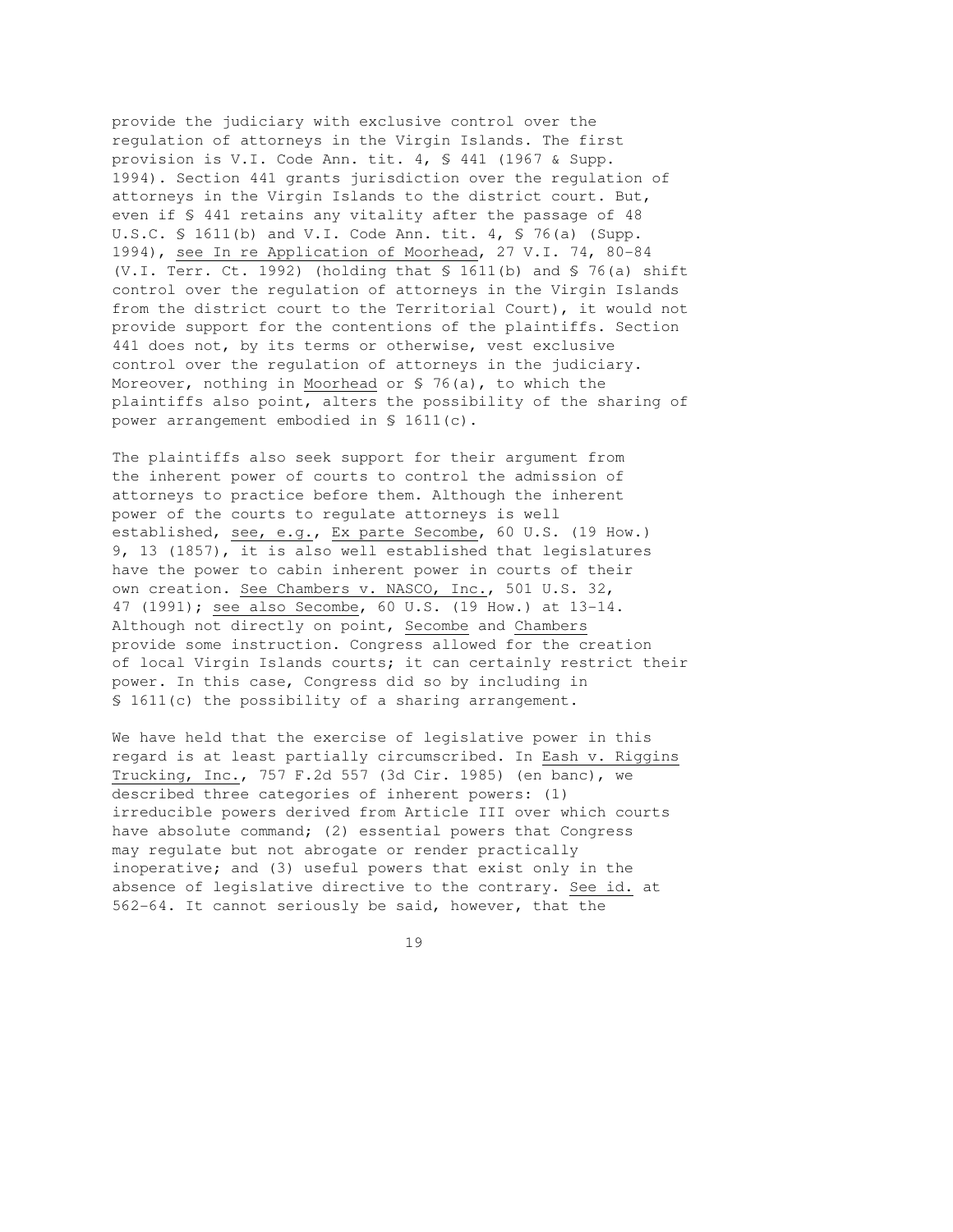power to regulate attorneys is one of the irreducible powers of a court completely immune from legislative interference. As we explained in Eash, such powers exist in "an extremely narrow range of authority involving activity so fundamental to the essence of an autonomous court as a constitutional tribunal that to divest the court of absolute command within this sphere is really to render practically meaningless the terms `court' and `judicial power.' " Eash, 757 F.2d at 562.

But even assuming that the power to regulate attorneys is essential to the functioning of a court, the interference here is minimal and in no way renders inoperative that power. Congress has not, by § 1611(c), abrogated the power to regulate attorneys; it has merely allowed for the division of that power. At all events, there can be no dispute that attorneys, like other citizens, are subject to criminal and administrative sanctions as well as the usual collection remedies for failure to pay taxes or licensing fees. Enforcement of such obligations does not impair the judiciary's supervision of the Bar. See, e.g., Sterling v. City of Philadelphia, 106 A.2d 793, 796-97 (Pa. 1954).

Our discussion is not inconsistent with the state court cases that have invalidated similar licensing schemes because such schemes infringe on the power of the courts to regulate attorneys. Such cases are grounded on the exclusive control over the regulation of attorneys the particular state had vested in its judiciary. We mention one case as an example. In Harlen v. City of Helena, 676 P.2d 191 (Mont. 1984), the Supreme Court of Montana invalidated a city ordinance requiring a fee of all persons or entities carrying out business in the city. See id. at 192. Vital to the court was the fact that it had exclusive authority, pursuant to the state constitution, to promulgate rules governing attorneys. See id. at 193.

In sum, the principle of separation of powers is not violated by the application of the Virgin Islands licensing scheme to attorneys. The order of the appellate division affirming the order of the Territorial Court issuing a permanent injunction against enforcement of the licensing statute against non-owner attorneys will be reversed.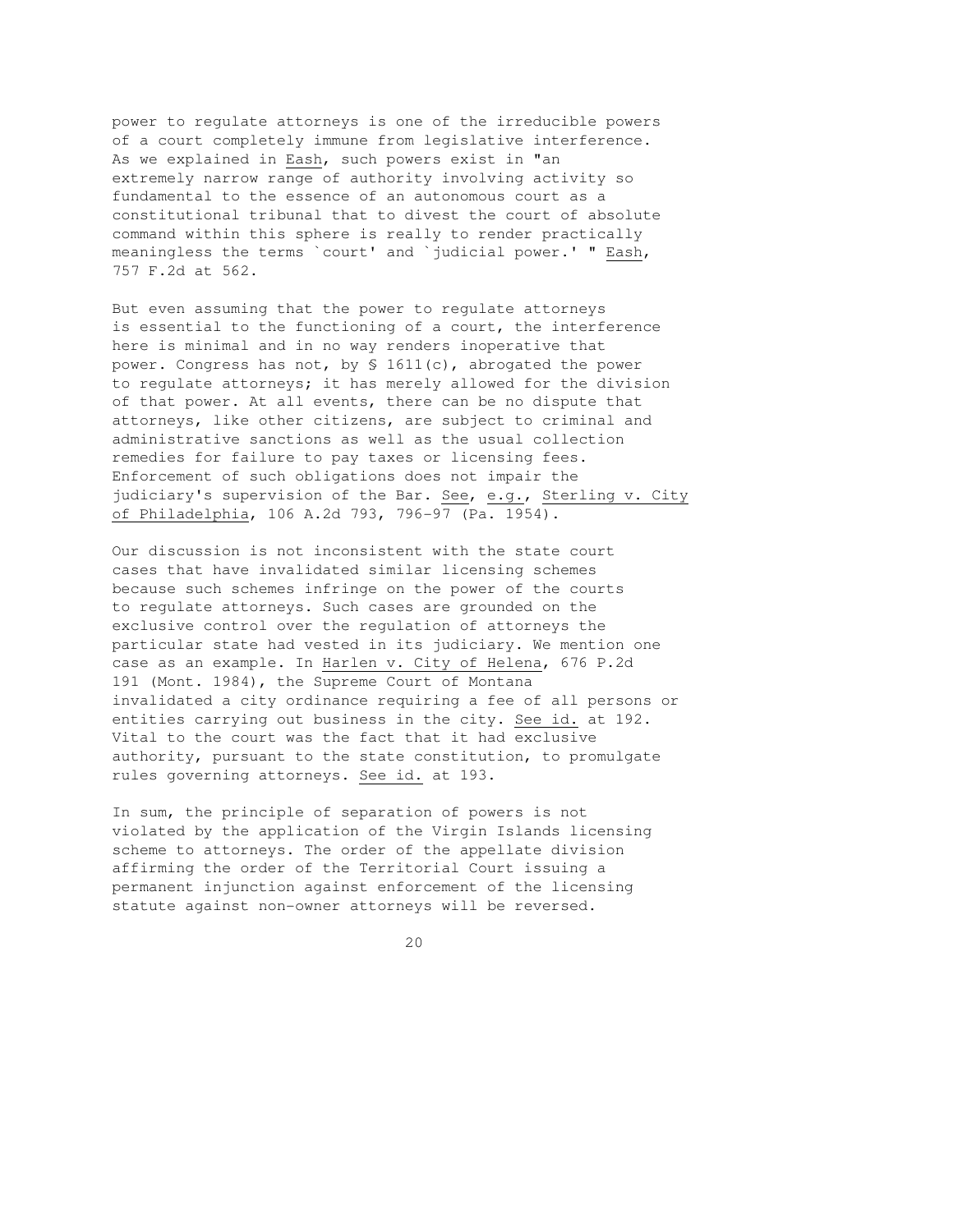### WEIS, Circuit Judge, dissenting.

The Territorial Court and the Appellate Division of the District Court of the Virgin Islands read the licensing provisions as a whole and construed them to be generally directed to business entities, partnerships, and corporations, rather than to individual employees. I agree and would affirm.

The statute says in very broad terms that "[e]very person or association wishing to engage in any business, occupation, profession, or trade listed in section 302" must obtain a license. V.I. Code Ann. tit. 27, § 301(a) (1997). In turn, section 302 lists several hundred occupations, services, professions, and callings, including such diverse classifications as itinerant vendors, judo instructors, machine shops (but not machinists), masonry contractors (but not masons), master plumbers, modeling agencies (but not models), pharmacies (but not pharmacists), public accountants, and attorneys. Section 302 includes restaurants classified by the number of tables, but does not list cooks or waiters.

The fees for section 302 licenses range from \$10 for a temporary barber to \$2,000 for business management or consulting firms representing 100 or more foreign service corporations. As a catchall, section 302(b) provides that "[a]ny person or association engaged in a business, occupation, profession, or trade" not listed "or not covered by any other provision of this Code shall obtain an annual license at a fee of \$100."

Despite the majority's view to the contrary, the statute, on its face, applies to every person who receives compensation from an "occupation" as well as to those individuals who engage in a business, profession, or trade. The only exemptions are those specified in section 306 for governmental, religious, charitable, benevolent, and educational organizations.

Despite the broad language in sections 301 and 302, the government does not contend that the licensing statute was intended to cover such an all encompassing swath of the working population. Indeed, the government disclaims such an expansive interpretation. The simple language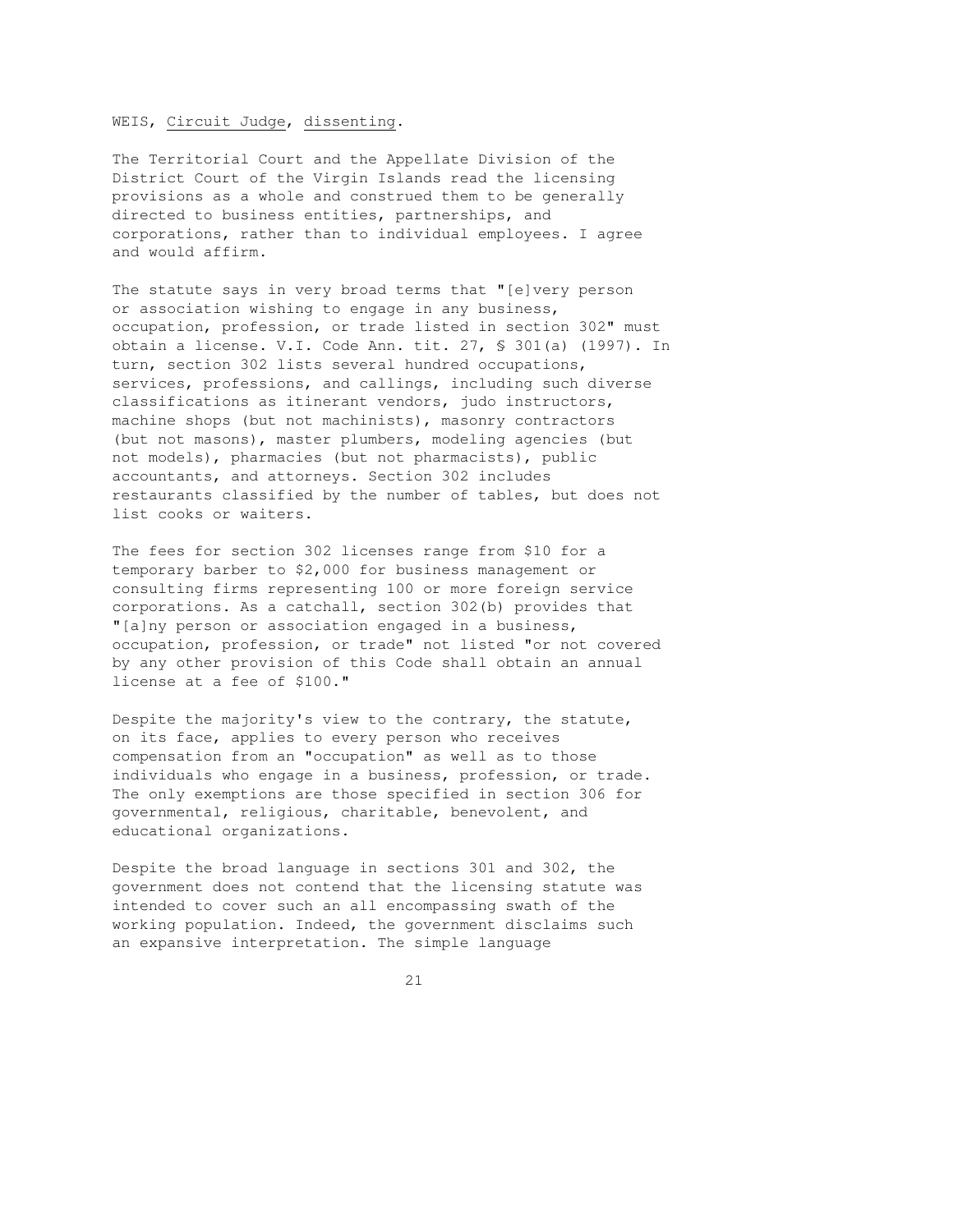construction adopted by the majority, therefore, has been rejected by the licensing body itself.

From the record, it appears that the government has not enforced the wording of the catchall clause, rather it has pursued a policy of licensing business entities instead of their employees. For example, the Territorial Court observed that, in a prior proceeding, an official of the Consumer Service Administration (entrusted with enforcement of the statute) testified that although travel agents are listed in section 302, they "are not required to be licensed, unless they possess an ownership interest in the business for which they work, because they are not professionals, but merely employees." Smith v. Magras, Civ. No. 167/1993, 1993 WL 566406 at \*5 (Terr. Ct. V.I. Dec. 17, 1993).

The statute itself, in sections 301(b) and (c), requires that an application for a license be made on a form furnished by the Commissioner of Licensing and Consumer Affairs. Applicants must provide information about their personal history, experience, business record, and criminal record. In designating who should submit applications, section 301(b) states that "[i]n the case of corporations or partnerships the preceding requirements" apply to "all of the shareholders or partners." In all cases,"such requirements shall be applicable to the actual owners and not merely to the nominal owners." Id.

Significantly, employees of corporations and partnerships are not listed among those who must submit information. Thus, in the case of a corporation, as the statute reads, a shareholder must submit personal data, but the president, who is merely an employee, need not. Similarly, as to partnerships, the statute makes no mention of "employee." Subsection 301(c), however, provides that a corporation or partnership application "shall designate each member, officer, or employee who will exercise the powers to be conferred by the license upon such partnership or corporation." This subsection does not in any way require an employee to apply for a license.

Although the Commissioner now takes the position that all lawyers in private practice must pay the license because

<u>22</u>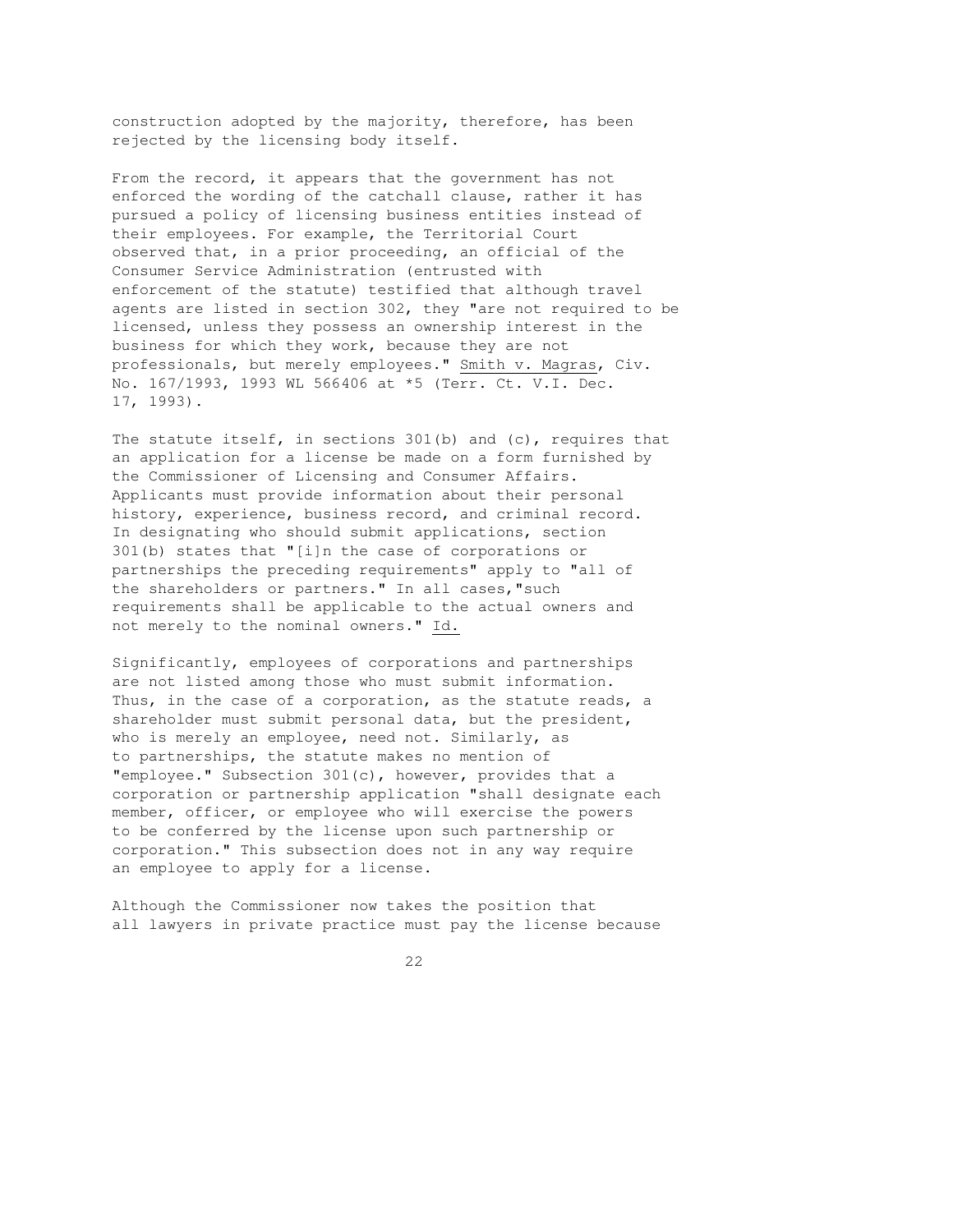it is personal to them, that principle has not been consistently applied. As the district court noted, in the past, the Commissioner had not required an attorney to pay a licensing fee "unless the attorney had an ownership interest in the law partnership or corporation by which she was employed." Magras v. Smith, 940 F. Supp. 124, 129 (D.V.I. 1996).

To adopt the Commissioner's current position that a license is personal would mean that an automobile mechanic who is employed by a repair shop (which must be licensed under section 302(a)) must also obtain a license for his occupation or trade under section 302(b). Similarly, a carpenter employed by a large construction firm would have to obtain an individual license, as would a clerk in a retail establishment. That, however, is not what the Commissioner's practice is, or has been.

The Commissioner's litigation posture in an earlier case in this Court is revealing. Section 306 exempts "agencies of the Virgin Islands or of the United States Government, [ ] religious, charitable, benevolent, or educational associations." Significantly, that section does not mention "employees" of such institutions. However, in Hollar v. Government of the Virgin Islands, 857 F.2d 163, 171 (3d Cir. 1988), the government argued that because they are merely employees of various agencies, government attorneys fall under the blanket exclusion.

Additionally, the Commissioner contended that government attorneys were only employees because their pre-determined salaries did not depend on the attorneys' caseload or success rate. See Smith, 1993 WL 566406 at \*4 (discussing the Commissioner's arguments in Hollar). That latter comment, of course, is irrelevant and, in any event, may well be said of an associate attorney employed by a law firm.

To be consistent, the Commissioner's position that an attorney working for a government salary is an employee and, as such, not subject to the tax, should carry over to an employee lawyer of a law firm who similarly should not be obligated to obtain a license. The exemption of employee lawyers is what the government successfully advanced in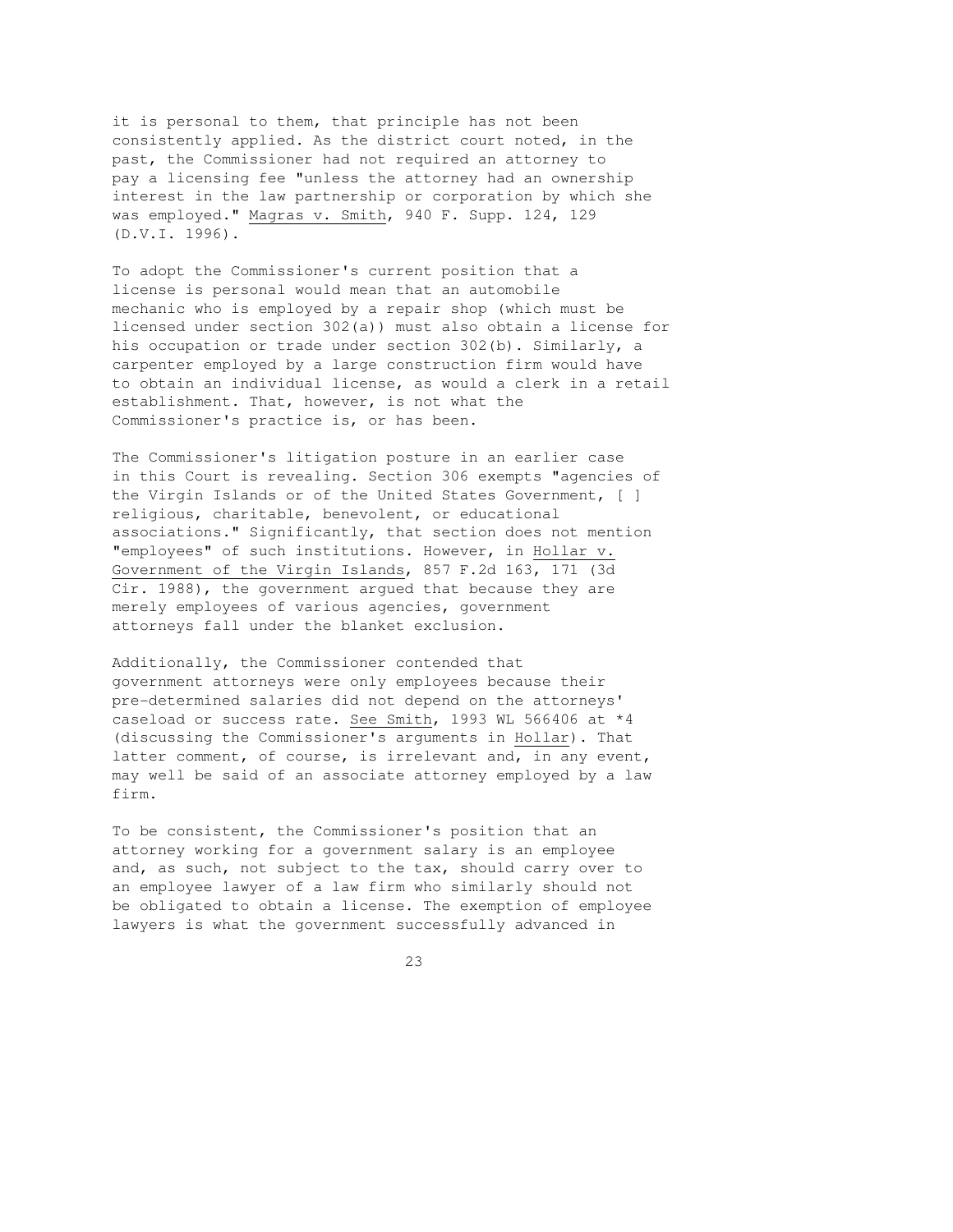Hollar and that status should apply to plaintiffs here as well.

The district court's conclusion that the statute should be construed to apply only to partners in law firms or sole practitioners who have a proprietary interest is, I believe, the proper reading. The district court's construction pays due fealty to the canon of construing the statute as a whole, gives due regard to the government's consistent application over the years, and results in a rational interpretation of the legislation. I would affirm.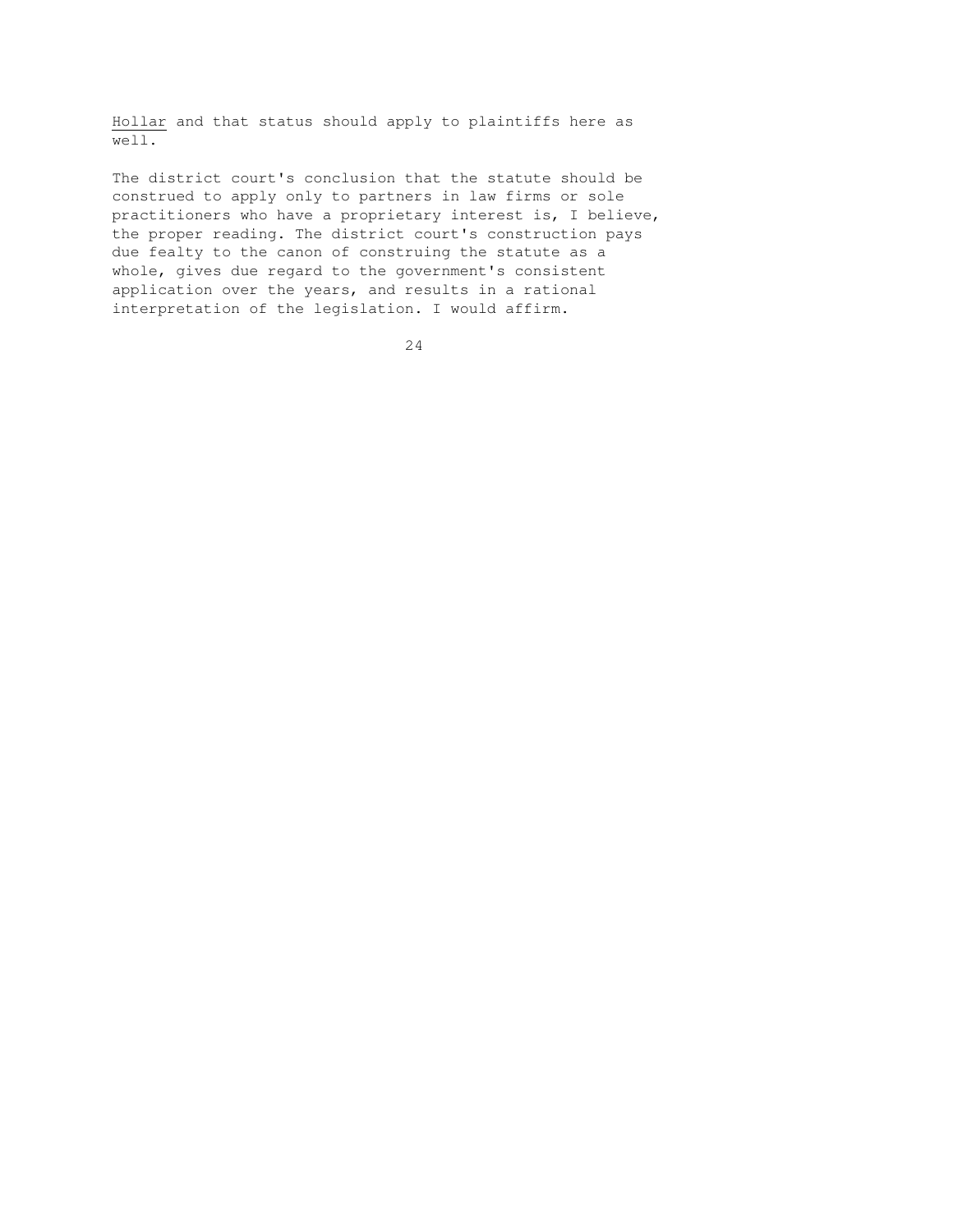## APPENDIX

§ 302 Same; business, occupations, professions and trades covered; fees

(a) The following annual license fees are made applicable to and shall be levied upon all persons and associations engaged in the designated businesses, occupations, professions and trades in the Virgin Islands of the United States:

| Additional place of brokers business           | \$50 |
|------------------------------------------------|------|
| Advertising                                    | 150  |
| Air cargo transportation                       | 500  |
| Air charter service per plan                   | 100  |
| Air conditioning and refrigeration repair shop | 125  |
| Answering service                              | 75   |
| Apartment house A, more than 12 units          | 250  |
| Apartment house B, 9-12 units                  | 220  |
| Apartment house C, 5-8 units                   | 150  |
| Apartment house D, 4 or less units             | 100  |
| Appliance repair shop                          | 100  |
| Appraiser                                      | 100  |
| Armored car service                            | 300  |
| Artist studios                                 | 100  |
| Astrology service                              | 100  |
| Attorney                                       | 500  |
| Auto cleaning and polishing service            | 100  |
| Automobile towing service                      | 100  |
| Automobile undercoating                        | 100  |
| Automotive inspection and diagnostic services  | 100  |
| Automobile mechanical road service             | 100  |
| Baby sitting service                           | 100  |
| Baggage, cargo, mail handling                  | 225  |
| Bakery                                         | 200  |
| Barber                                         | 50   |
| Barber apprentice                              | 25   |
| Barber shop initial issuance                   | 150  |
| Barber shop renewal                            | 75   |
| Barber temporary                               | 10   |
| Battery and ignition repair                    | 100  |
| Beach club                                     | 100  |
| Beautician apprentice                          | 30   |

#### <u>25</u>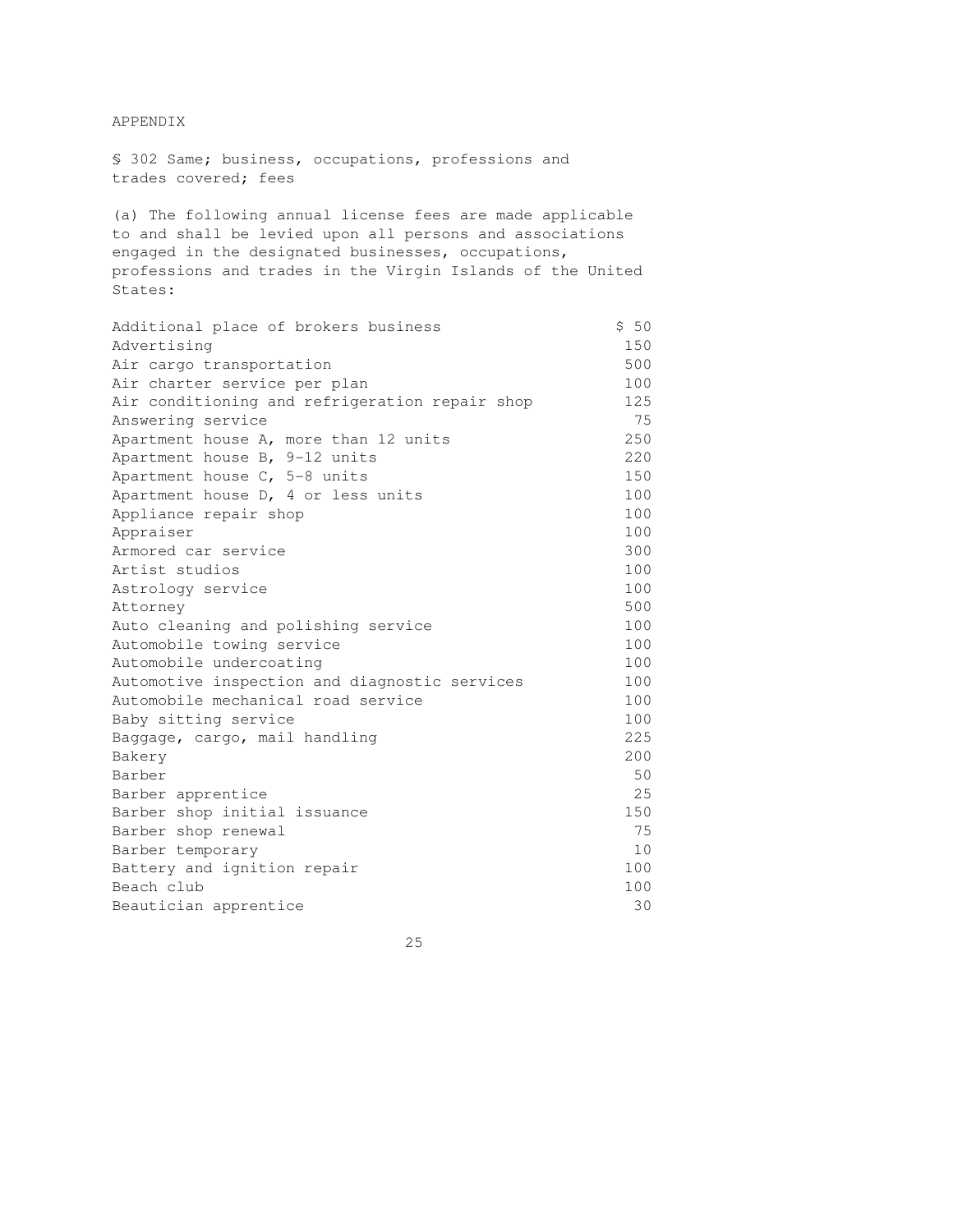| Beautician temporary                            | 10    |
|-------------------------------------------------|-------|
| Beauty school                                   | 200   |
| Beauty shop initial issuance                    | 150   |
| Beauty shop renewal                             | 75    |
| Billiard table per table                        | 30    |
| Blasting service                                | 150   |
| Blender, bottler of alcohol beverages           | 800   |
| Boat building and repair                        | 125   |
| Boat charter service per boat                   | 100   |
| Boat rental                                     | 100   |
| Bookkeeping services                            | 100   |
| Bowling alley                                   | 300   |
| Bus transportation per bus                      | 50    |
| Business and management consultant              | 300   |
| Business courses and related training           | 250   |
| Business Management or Consulting Firm for      |       |
| Foreign Sales Corporations:                     |       |
| Firms managing or consulting for less than 5    |       |
| Foreign Sale Corporations                       | 500   |
| Firms managing or consulting for at least 5 but |       |
| less than 100 Foreign Sales Corporations        | 1,000 |
| Firms managing or consulting for 100 or         |       |
| more Foreign Sales Corporations                 | 2,000 |
| Butchery                                        | 300   |
| Cable car sightseeing tours                     | 125   |
| Cable splicing and related work                 | 150   |
| Cable television and antenna service            | 150   |
| Car leasing                                     | 100   |
| Car Rental A-- 0 to 20 vehicles                 | 200   |
| Car Rental B-- 21 to 50 vehicles                | 300   |
| Car Rental C-- more than 50 vehicles            | 400   |
| Carpentry contractor                            | 75    |
| Carpet laying and related services              | 125   |
| Catering service                                | 100   |
| Certified public accounting                     | 300   |
| Charm school                                    | 100   |
| Check room service                              | 50    |
| Claim adjusters                                 | 150   |
| Clinical laboratory                             | 300   |
| Club liquor license                             | 200   |
| Cockfighting                                    | 500   |
| Coffee shop and ice cream parlor                | 100   |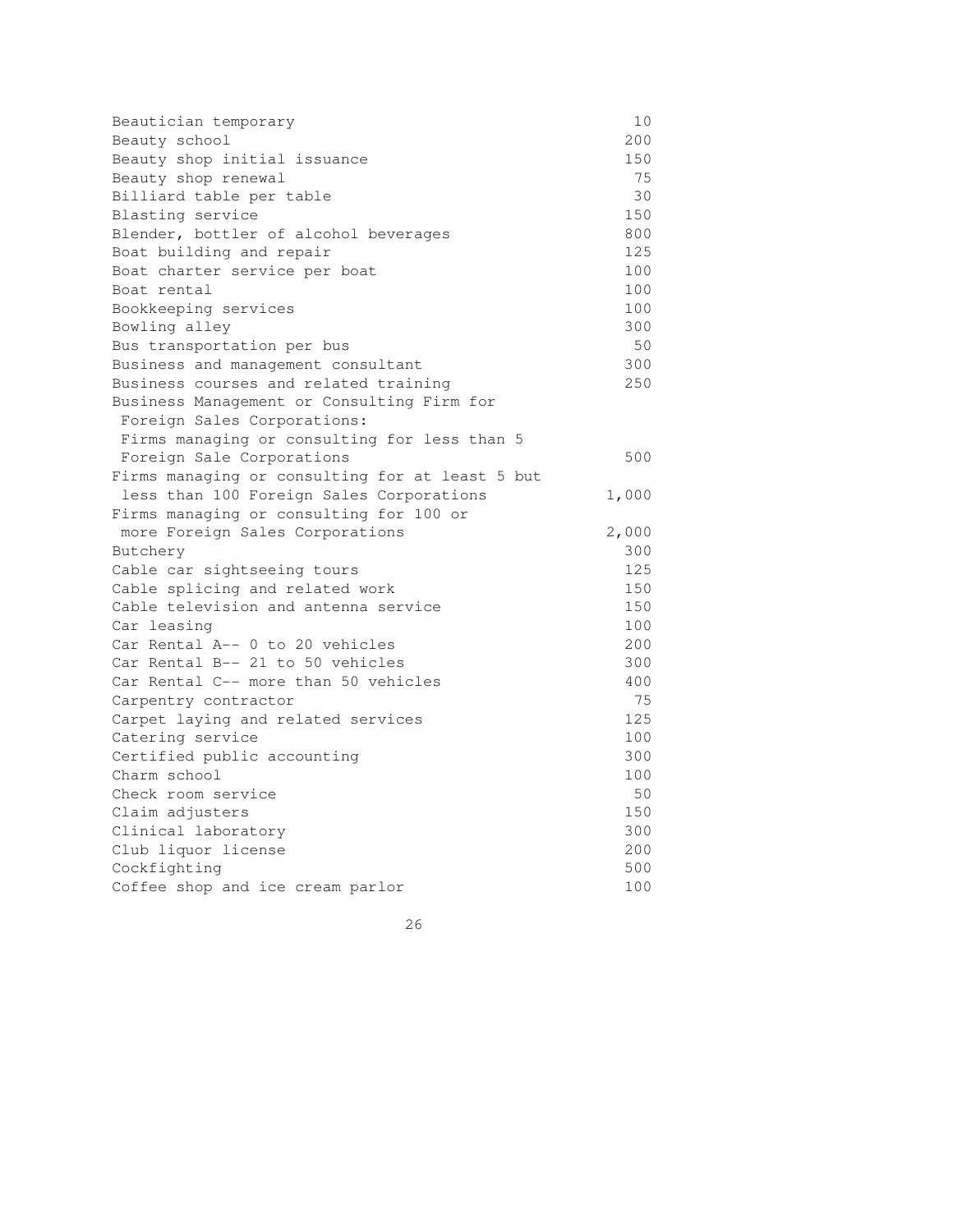| Coin operated car wash                              | 100   |
|-----------------------------------------------------|-------|
| Commercial art services                             | 100   |
| Commercial boat, freight or passengers              | 100   |
| Commercial breeding services                        | 100   |
| Commercial diver                                    | 100   |
| Commercial kennel                                   | 100   |
| Commercial laundry                                  | 200   |
| Commercial school                                   | 250   |
| Commercial warehousing                              | 150   |
| Commodity exchange clearing house                   | 300   |
| Common carrier int. telecommunication               | 150   |
| Communication equipment inst. contractor            | 150   |
| Communication equipment oper. contractor            | 150   |
| Concrete pumping                                    | 250   |
| Construction contractor                             | 200   |
| Consultation and related therapy services           | 125   |
| Copyright protection service                        | 100   |
| Cottage rental                                      | 100   |
| Credit bureau and collection agency                 | 200   |
| Customs and visa preparations service               | 100   |
| Dance studio                                        | 50    |
| Dealer in explosives Public Safety                  | 500   |
| Dental laboratory                                   | 350   |
| Development and sale of own property                | 75    |
| Discotheque-- same as night club                    |       |
| Documentation services for vessels steam ship agent | 150   |
| Dog grooming shop                                   | 100   |
| Draftsman                                           | 75    |
| Driving school                                      | 200   |
| Dry cleaning                                        | 200   |
| Dry docking services                                | 200   |
| Drywall-- sheetrock installation contractor         | 75    |
| Electrical contractor                               | 100   |
| Electronic security consultant                      | 150   |
| Employment agency                                   | 100   |
| Escort service                                      | 200   |
| Exterminating and pest control                      | 150   |
| Fiduciary services                                  | 100   |
| Fingerprint services                                | 100   |
| Firearms and ammunition-- distributor or            |       |
| wholesaler                                          | 1,000 |
| Firearms and ammunition-- retail sales              | 550   |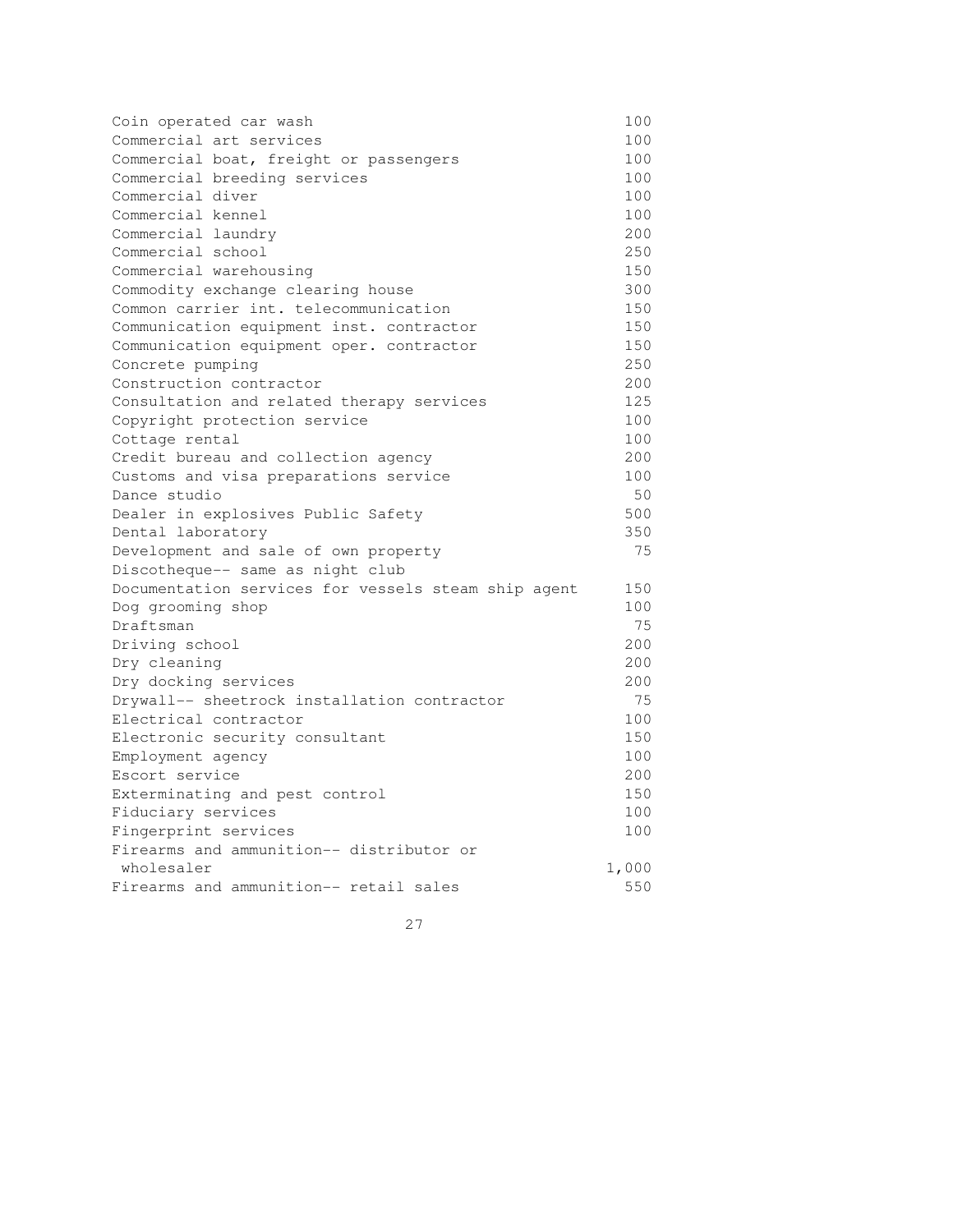| Firearms and ammunition-- gunsmith               | 500   |
|--------------------------------------------------|-------|
| Fire prevention service                          | 100   |
| Fireproofing contractor license                  | 150   |
| Florist                                          | 150   |
| Flower conserv. and agricultural nursery         | 100   |
| Flying school                                    | 250   |
| Foreign Sales Corporation                        | 100   |
| Free lance photographer                          | 100   |
| Garage and repair shops                          | 200   |
| Garbage removal                                  | 100   |
| Gasoline station                                 | 250   |
| General aviation service and maintenance         | 125   |
| General manufacturing-- glass                    | 150   |
| General manufacturing-- food                     | 150   |
| General manufacturing-- tobacco                  | 150   |
| General manufacturing-- textile                  | 150   |
| General manufacturing-- clothes                  | 150   |
| General manufacturing-- public printing          | 150   |
| General manufacturing-- chemical                 | 150   |
| General manufacturing-- petroleum                | 1,000 |
| General manufacturing-- rubber                   | 1,000 |
| General manufacturing-- leather                  | 150   |
| General manufacturing-- metal                    | 500   |
| General manufacturing-- fabricated metal         | 500   |
| General manufacturing-- machinery                | 500   |
| General manufacturing-- electrical machinery     | 500   |
| General manufacturing-- transportation equipment | 300   |
| General manufacturing-- watches                  | 350   |
| General manufacturing-- miscellaneous            | 300   |
| Glass tinting contractors                        | 75    |
| Golf course                                      | 150   |
| Guard dog service                                | 100   |
| Hair removal service                             | 75    |
| Health club or spa                               | 300   |
| Holding company                                  | 200   |
| Hotel and guest house A-- over 100 beds          | 400   |
| Hotel and guest house B-- over 40-99 beds        | 300   |
| Hotel and guest house C-- 1-39 beds              | 200   |
| Hotelkeeper-- liquor                             | 200   |
| Hypnotism consultant                             | 100   |
| Ice manufacturing                                | 250   |
| Importer of goods for resale                     | 200   |

<u>28</u>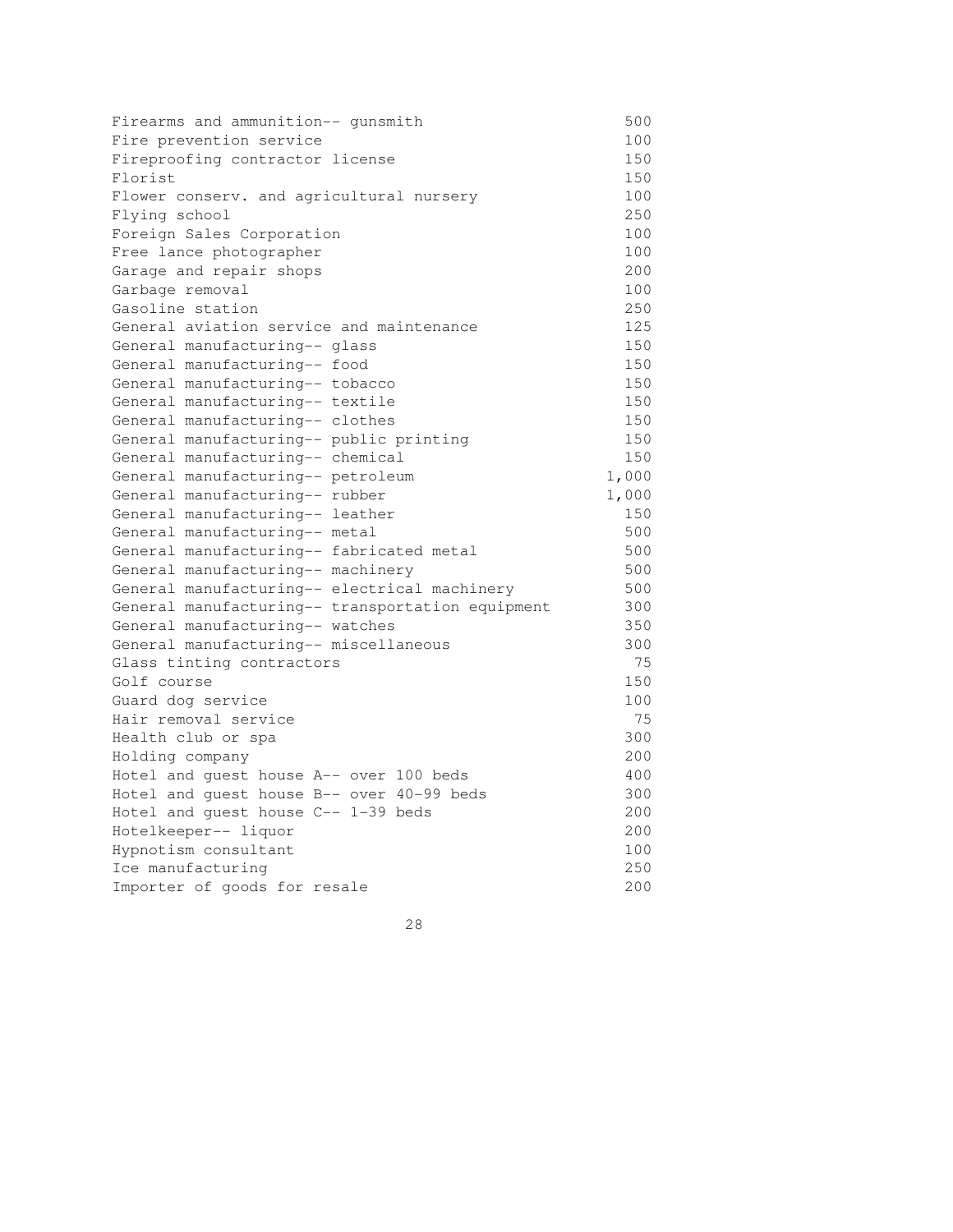| Information and data processing services        | 100     |
|-------------------------------------------------|---------|
| Installation of equipment                       | 75      |
| Installation of fences                          | 75      |
| Installation of fire and burglary alarm systems | 200     |
| Interior decorating                             | 100     |
| Investment advisory service                     | 200     |
| Investment brokerage                            | 400     |
| Itinerant vendor license                        | 50      |
| Janitorial service and supply                   | 150     |
| Jewelry and watch repair shop                   | 100     |
| Judo instructor                                 | 100     |
| Karate instructor                               | 100     |
| Kindergarten school                             | 200     |
| Landscaping consultant                          | 100     |
| Landscaping, garden, maintenance service        | 100     |
| Laundromat                                      | $200 -$ |
| Laundry pickup and delivery service             | 100     |
| Leasing of plants                               | 100     |
| Lie detection service                           | 100     |
| Liquor wholesalers license                      | 400     |
| Machine shop                                    | 100     |
| Manicurist apprentice                           | 10      |
| Manufacturers of aerated waters                 | 150     |
| Manicurist                                      | 75      |
| Marine biological supplies                      | 100     |
| Marine salvage and Rel undeater service         | 150     |
| Marine surveyor and blastg service              | 150     |
| Marine surveyor and conltant                    | 150     |
| Masonry contractor                              | 75      |
| Massage parlor                                  | 150     |
| Master electricia                               | 100     |
| Master plumber                                  | 100     |
| Media adverting, promotion and production       | 200     |
| Medical labatory                                | 300     |
| Messengernd delivery service                    | 100     |
| Misc. asement devices                           | 150     |
| Mobilfood service                               | 100     |
| Mobe refreshment stand                          | 75      |
| Meling agency                                   | 100     |
| Mortgage banker                                 | 200     |
| Mortgage broker                                 | 400     |
| Motion picture distribution                     | 150     |

<u>29</u>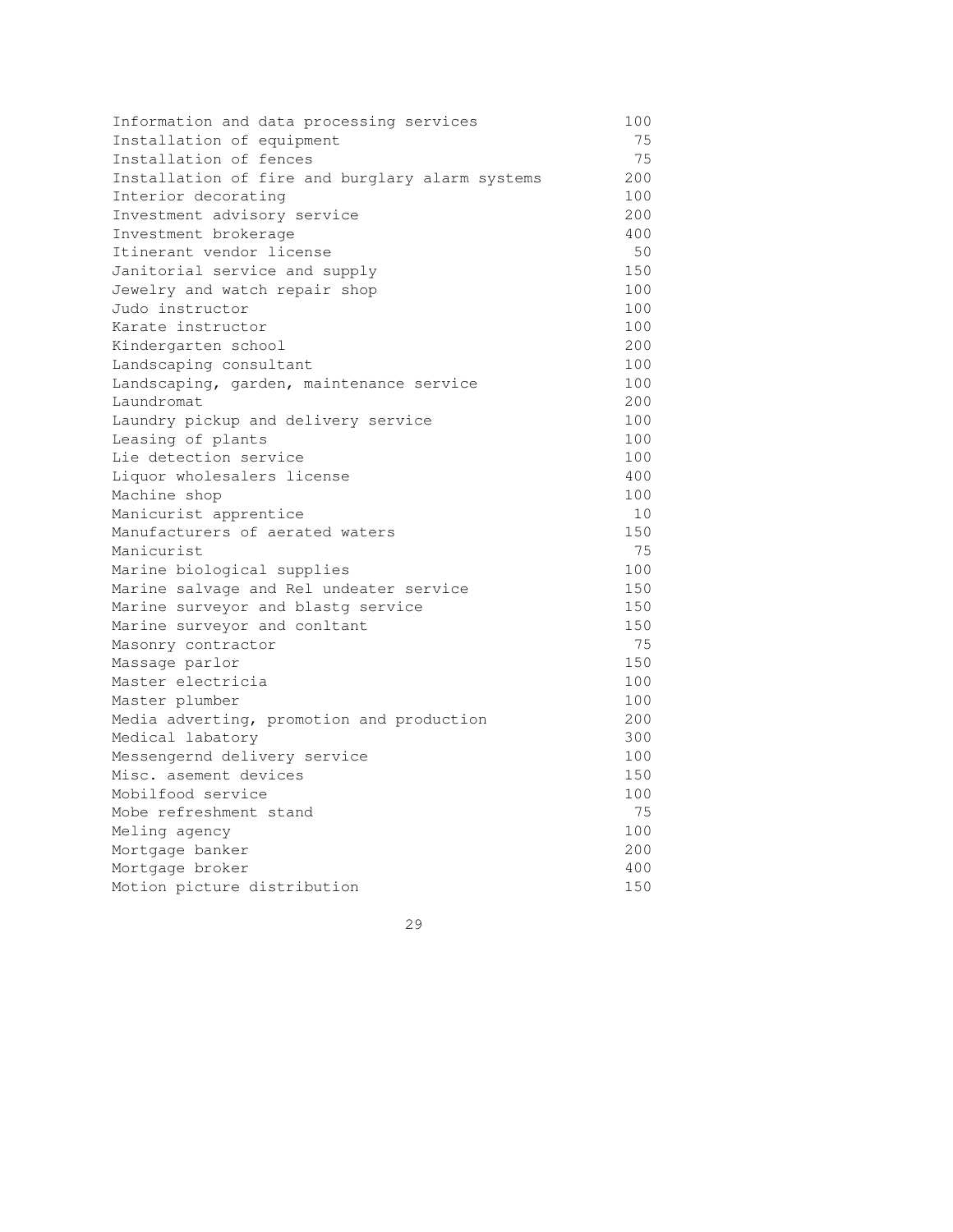| Motion picture theater                       | 500     |
|----------------------------------------------|---------|
| Motor vehicle dealer                         | 500     |
| Moving and freight forwarding services       | 200     |
| Music recording and sales business           | $200 -$ |
| Nickelodeon per machine                      | 30      |
| Night club license                           | 700     |
| Nutrition and consulting services            | 100     |
| Oceanographic research and development       | 100     |
| Out patient care facility                    | 100     |
| Owners representative coordinator            | 100     |
| Painting contractor                          | 75      |
| Paralegal services                           | 100     |
| Parking lot vehicle                          | 100     |
| Pharmacy                                     | 300     |
| Photocopying services                        | 75      |
| Photographic processing or studio            | 50      |
| Piano technician                             | 100     |
| Pin ball and similar machines per machine    | 50      |
| Plastering contractor                        | 75      |
| Plumbing contractor                          | 100     |
| Pollution control services                   | 100     |
| Poultry farm-- agriculture                   |         |
| Prime distillers of alcoholic beverages      | 1,500   |
| Printing and publishing house                | 250     |
| Private elementary/secondary school          | 200     |
| Production of milk and milk products         | 125     |
| Project coordinator/consultant               | 75      |
| Public accountant                            | 120     |
| Public auctioneer                            | 100     |
| Public dance license                         | 25      |
| Public relations services                    | 100     |
| Public title reporter                        | 100     |
| Radio and television repair shop             | 100     |
| Radio advertising, promotion and production  | 200     |
| Radio station                                | 500     |
| Real estate broker                           | 250     |
| Real estate salesman                         | 200     |
| Real estate salesman-- temporary             | 100     |
| Real estate-- change business place          | 50      |
| Real estate-- change of associate            | 50      |
| Red cap porter service                       | 50      |
| Rent of real property (other than buildings) | 100     |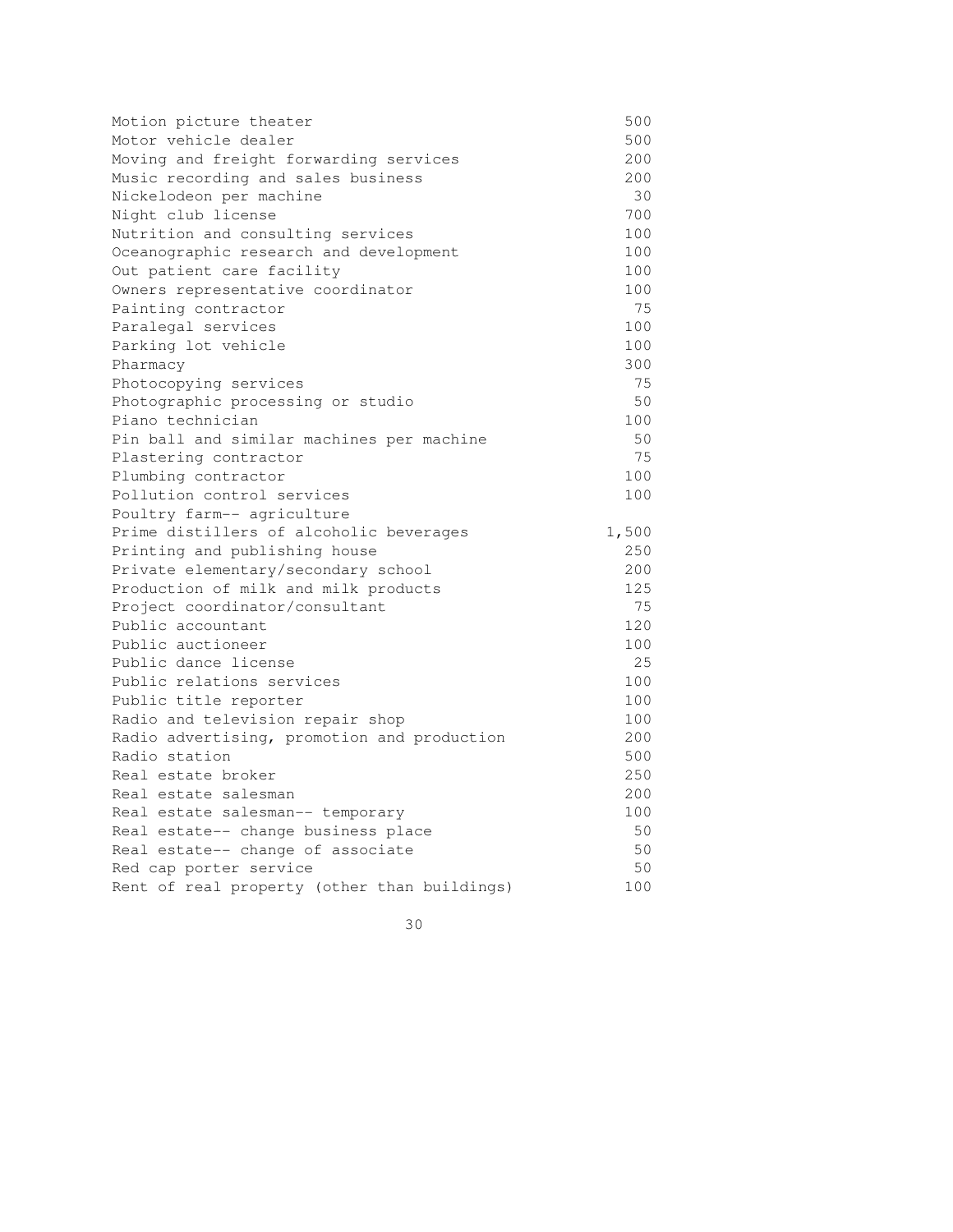| Rental of equipment                              | 100 |
|--------------------------------------------------|-----|
| Rental of non-residential building               | 150 |
| Rental watersports equipment                     | 100 |
| Repair and maintenance of misc. items            | 100 |
| Restaurant A-- Seating capacity 25 or more       | 200 |
| Restaurant B-- Seating capacity less than 25     | 125 |
| Retail shop and store-- except liquor            | 100 |
| Retailers liquor license                         | 250 |
| Riding academy                                   | 75  |
| Rooming house                                    | 100 |
| Rug and furniture cleaning on location           | 100 |
| Sailing school                                   | 200 |
| Sale of prepaid hotel reservation                | 125 |
| Sales and marketing concepts                     | 50  |
| Sales finance                                    | 200 |
| Salvage and sale of used parts                   | 100 |
| Scheduled air service                            | 700 |
| School of ceramics                               | 100 |
| School of language                               | 100 |
| School of music                                  | 100 |
| School of philosophy                             | 100 |
| School of underwater photography                 | 100 |
| Scooter and/or motorcycle rental                 | 150 |
| Scrap metal collection and sales                 | 100 |
| Scrap paper collection and sales                 | 100 |
| Scrap plastic collection and sales               | 100 |
| Scuba diving school and related services         | 125 |
| Secretarial service                              | 100 |
| Security analyzing service                       | 100 |
| Septic tank cleaning                             | 150 |
| Sewer cleaning and rodding services              | 150 |
| Sewerage maintenance and operational engineering |     |
| services                                         | 150 |
| Sewing school                                    | 100 |
| Sheet metal and iron work shop                   | 150 |
| Ship chandler                                    | 100 |
| Shoe repair shop                                 | 75  |
| Sightseeing and tour operations                  | 100 |
| Sign painting                                    | 75  |
| Silk screen manufacturing                        | 150 |
| Skating rink                                     | 175 |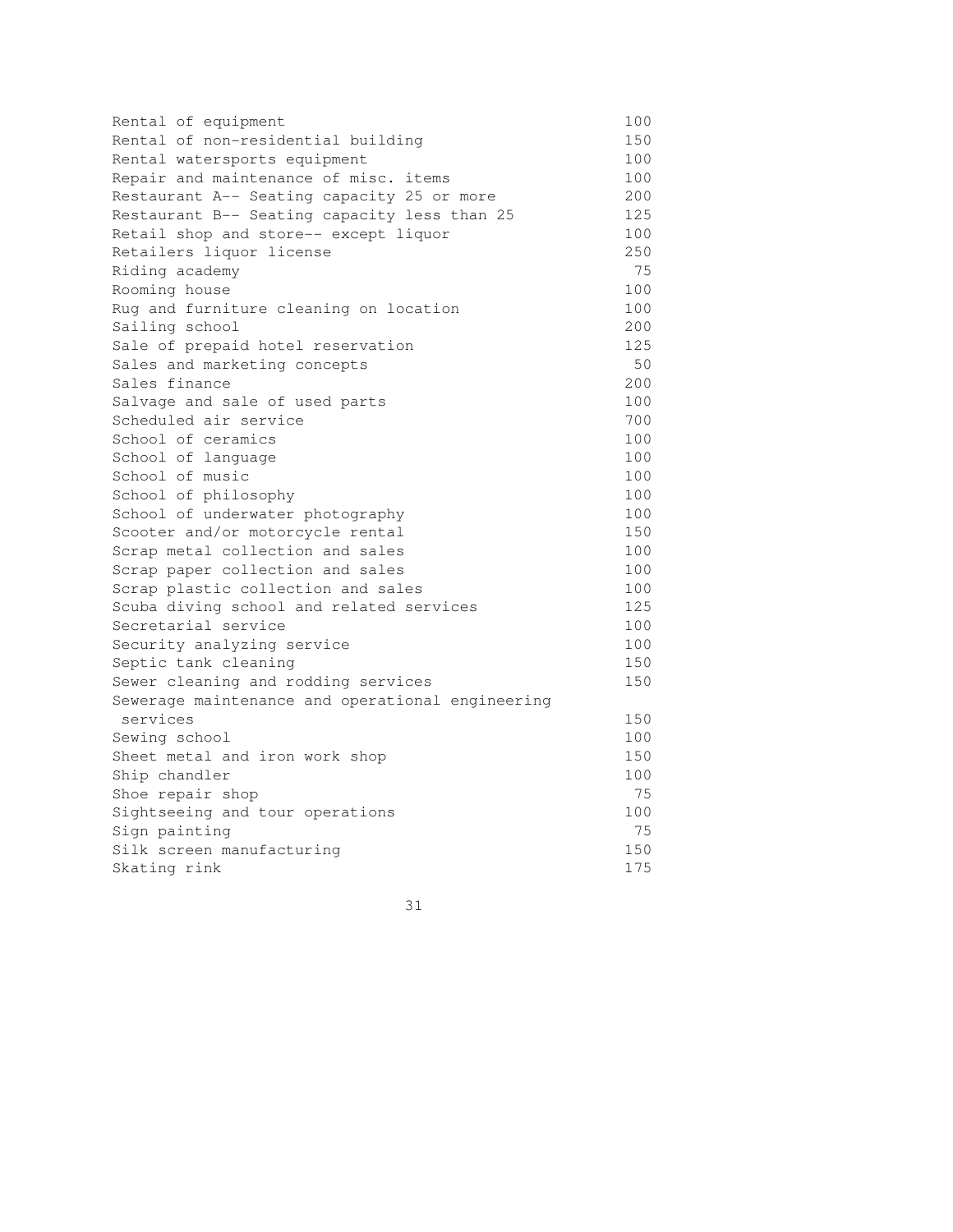| Solicitor, sales and commission agent            | 75  |
|--------------------------------------------------|-----|
| Sporting and recreational camp                   | 100 |
| Sports instructor                                | 100 |
| Sports promoter                                  | 150 |
| Sprinkle system installation contractor          | 75  |
| Steamship and shipping agents                    | 150 |
| Stevedoring license                              | 100 |
| Summer school                                    | 100 |
| Swimming instruction                             | 100 |
| Swimming pool installation contractor            | 150 |
| Tailoring and alteration service                 | 100 |
| Tavernkeeper A-- distilled and fermented spirits | 250 |
| Tavernkeeper B-- fermented spirits only          | 150 |
| Tax consultant                                   | 100 |
| Telegraph office                                 | 350 |
| Television station                               | 600 |
| Temporary help contracting agency                | 100 |
| Tennis club                                      | 100 |
| Theatrical production, except motion picture     | 100 |
| Theatrical promoter and booking agent            | 150 |
| Theatrical variety employment service            | 150 |
| Tile setting contractor                          | 75  |
| Tire recapping and retreading service            | 100 |
| Tobacco Retailer                                 | 100 |
| Tobacco Wholesaler                               | 500 |
| Transient disco service                          | 75  |
| Transient amusement operator                     | 500 |
| Translation services                             | 100 |
| Travel and ticket agent                          | 150 |
| Tree surgery                                     | 100 |
| Trucking, transportation and delivery            | 100 |
| Typewriter repair shop                           | 100 |
| Undertaking business                             | 500 |
| Upholstery shop                                  | 100 |
| Used car lot                                     | 100 |
| Vehicle inspection service                       | 100 |
| Vending machine A--                              |     |
| License-- 0 through 5 machines                   | 100 |
| Vending machine B--                              |     |
| License-- 6 through 20 machines                  | 150 |
| Vending machine C--                              |     |
| License-- 21 through 50 machines                 | 200 |